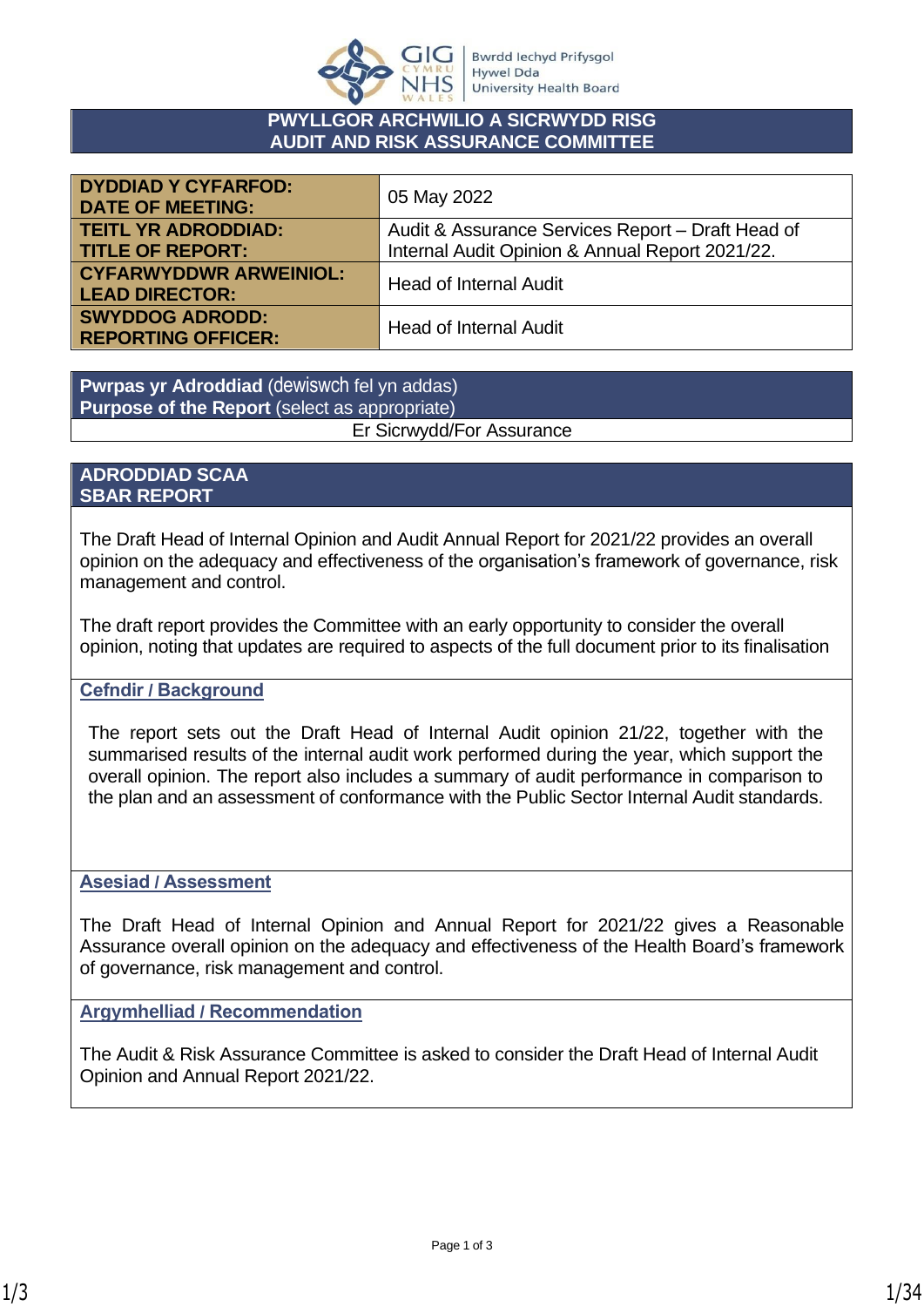| Amcanion: (rhaid cwblhau)<br><b>Objectives: (must be completed)</b>                                                                               |                                                                                                                                                                                                                                                                                                                                                                                                                                                                                                                                                                                                                                                                                                                                                                                                                                                                                                                                                                                                                                                                                                                            |
|---------------------------------------------------------------------------------------------------------------------------------------------------|----------------------------------------------------------------------------------------------------------------------------------------------------------------------------------------------------------------------------------------------------------------------------------------------------------------------------------------------------------------------------------------------------------------------------------------------------------------------------------------------------------------------------------------------------------------------------------------------------------------------------------------------------------------------------------------------------------------------------------------------------------------------------------------------------------------------------------------------------------------------------------------------------------------------------------------------------------------------------------------------------------------------------------------------------------------------------------------------------------------------------|
| <b>Committee ToR Reference</b>                                                                                                                    | 3.17 The Committee shall ensure that there is an                                                                                                                                                                                                                                                                                                                                                                                                                                                                                                                                                                                                                                                                                                                                                                                                                                                                                                                                                                                                                                                                           |
| Cyfeirnod Cylch Gorchwyl y Pwyllgor                                                                                                               | effective internal audit and capital/PFI function established<br>by management that meets mandatory Internal Audit<br>Standards for NHS Wales and provides appropriate<br>independent assurance to the Committee, Chief Executive<br>and Board.<br>3.18 This will be achieved by:<br>3.18.1 review and approval of the Internal Audit Strategy,<br>Charter, operational plan and more detailed programme of<br>work, ensuring that this is consistent with the audit needs<br>of the organisation;<br>3.18.2 review of the adequacy of executive and<br>management responses to issues identified by audit,<br>inspection and other assurance activity, in accordance with<br>the Charter;<br>3.18.3 Regular consideration of the major findings of<br>internal audit work (and management's response), and<br>ensure co-ordination between the Internal and External<br>Auditors to optimise audit resources;<br>3.18.4 ensuring that the Internal Audit function is<br>adequately resourced and has appropriate standing within<br>the organisation; and<br>3.18.5 annual review of the effectiveness of internal audit. |
| Cyfeirnod Cofrestr Risg Datix a Sgôr<br>Cyfredol:<br>Datix Risk Register Reference and<br>Score:                                                  | Not applicable                                                                                                                                                                                                                                                                                                                                                                                                                                                                                                                                                                                                                                                                                                                                                                                                                                                                                                                                                                                                                                                                                                             |
| Safon(au) Gofal ac lechyd:<br>Health and Care Standard(s):                                                                                        | All Health & Care Standards Apply                                                                                                                                                                                                                                                                                                                                                                                                                                                                                                                                                                                                                                                                                                                                                                                                                                                                                                                                                                                                                                                                                          |
| <b>Amcanion Strategol y BIP:</b><br><b>UHB Strategic Objectives:</b>                                                                              | All Strategic Objectives are applicable                                                                                                                                                                                                                                                                                                                                                                                                                                                                                                                                                                                                                                                                                                                                                                                                                                                                                                                                                                                                                                                                                    |
| <b>Amcanion Llesiant BIP:</b><br><b>UHB Well-being Objectives:</b><br><b>Hyperlink to HDdUHB Well-being</b><br>Objectives Annual Report 2018-2019 | Not Applicable                                                                                                                                                                                                                                                                                                                                                                                                                                                                                                                                                                                                                                                                                                                                                                                                                                                                                                                                                                                                                                                                                                             |

| <b>Gwybodaeth Ychwanegol:</b><br><b>Further Information:</b> |                                                                                         |
|--------------------------------------------------------------|-----------------------------------------------------------------------------------------|
| Ar sail tystiolaeth:<br>Evidence Base:                       | Internal Audit plan. Evidence gathered as part of the<br>delivery of audit assignments. |
| <b>Rhestr Termau:</b><br><b>Glossary of Terms:</b>           | Contained within the body of the report.                                                |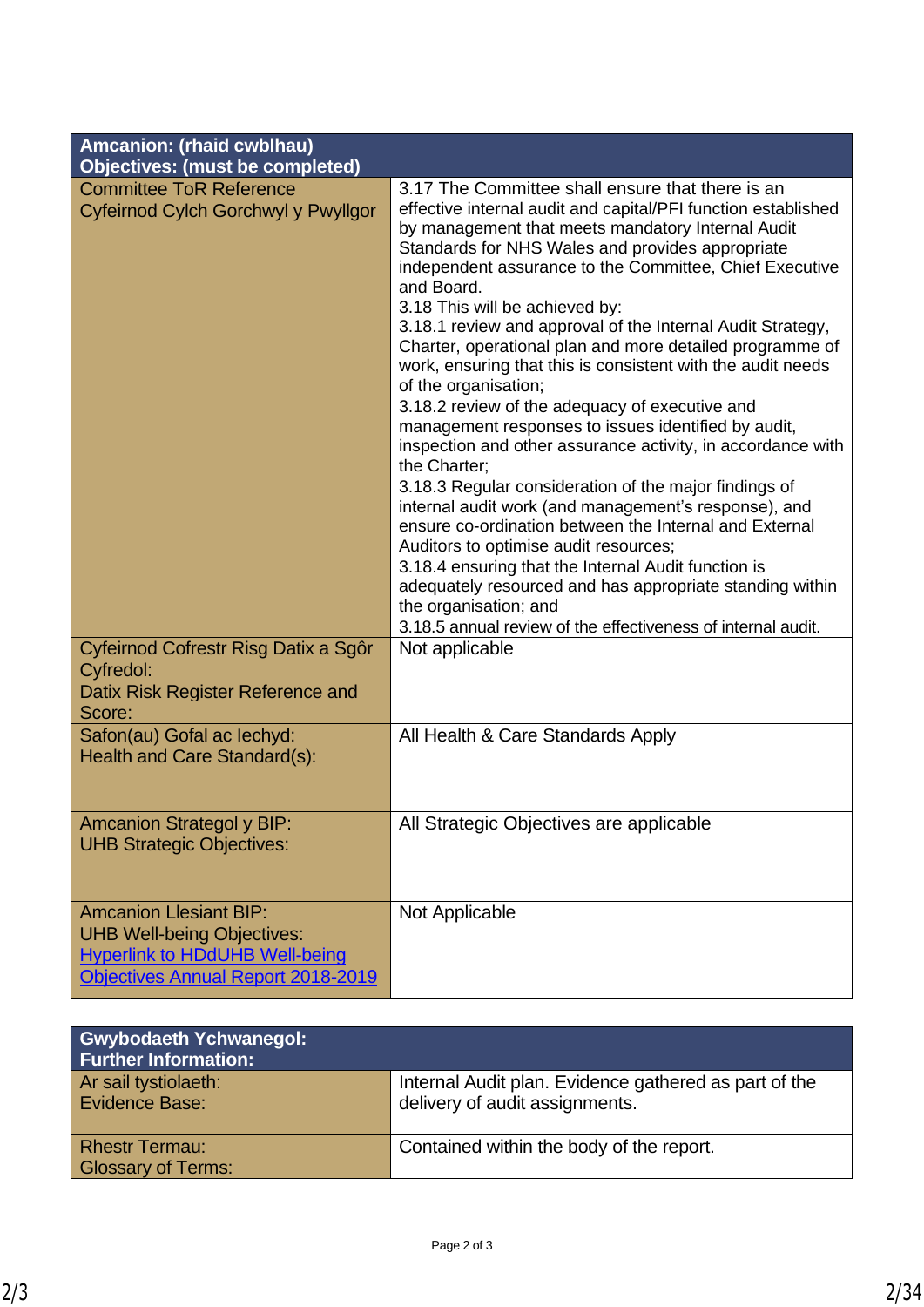| Partion / Pwyllgorau â ymgynhorwyd   | Executive Directors and Senior managers relevant to |
|--------------------------------------|-----------------------------------------------------|
| ymlaen llaw y Pwyllgor Archwilio a   | the individual audits.                              |
| Sicrwydd Risg:                       | <b>Board Secretary.</b>                             |
| Parties / Committees consulted prior | <b>ARAC Chair.</b>                                  |
| to Audit and Risk Assurance          |                                                     |
| Committee:                           |                                                     |

| <b>Effaith: (rhaid cwblhau)</b><br>Impact: (must be completed) |                |
|----------------------------------------------------------------|----------------|
| Ariannol / Gwerth am Arian:<br><b>Financial / Service:</b>     | Not applicable |
| Ansawdd / Gofal Claf:<br><b>Quality / Patient Care:</b>        | Not applicable |
| Gweithlu:<br>Workforce:                                        | Not applicable |
| Risg:<br>Risk:                                                 | Not applicable |
| Cyfreithiol:<br>Legal:                                         | Not applicable |
| Enw Da:<br><b>Reputational:</b>                                | Not applicable |
| Gyfrinachedd:<br>Privacy:                                      | Not applicable |
| Cydraddoldeb:<br>Equality:                                     | Not applicable |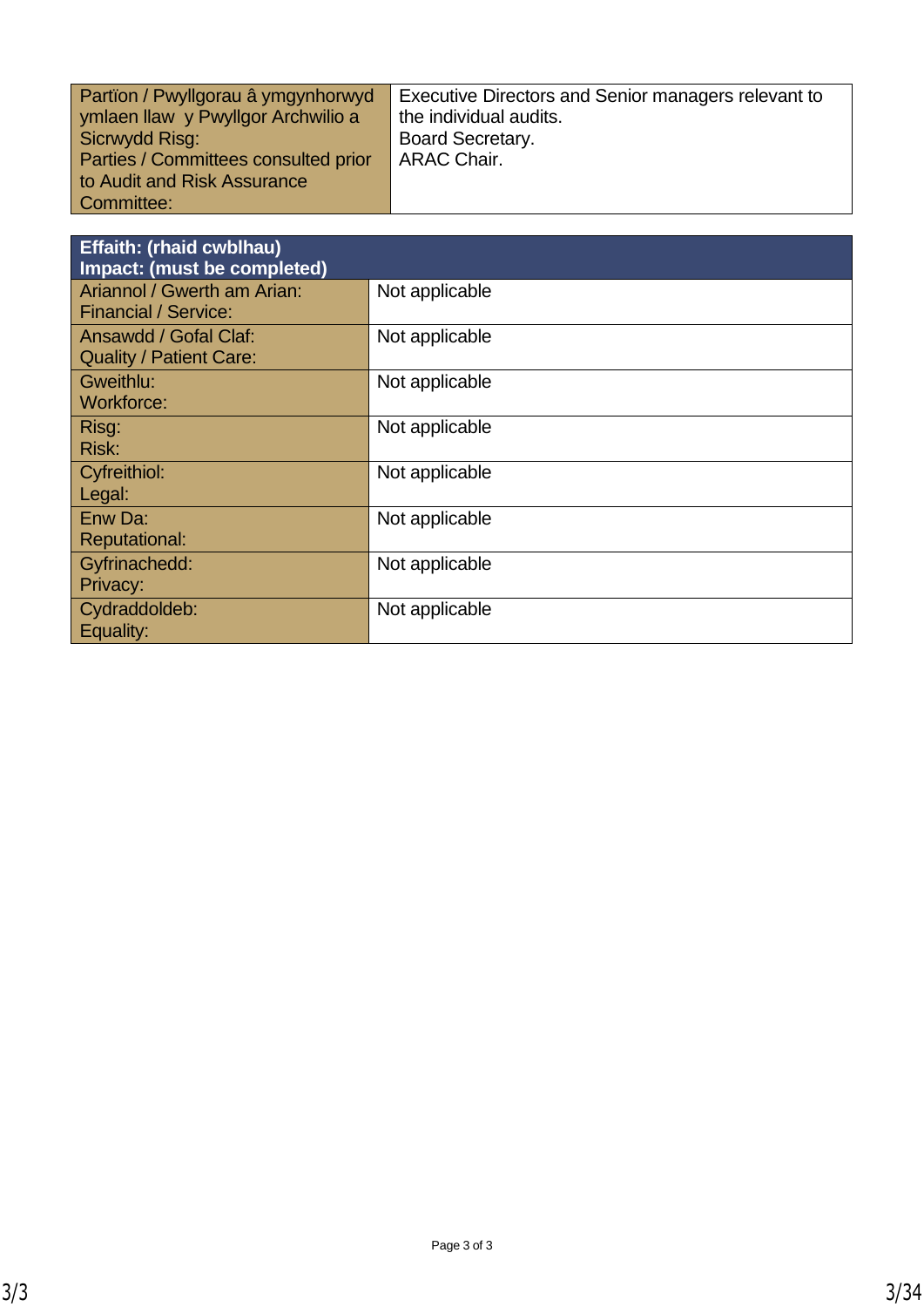April 2022

Hywel Dda University Local Health Board



Partneriaeth Cydwasanaethau naethau Archwilio a Sicrwydd **Shared Services** Partnership



**Bwrdd lechyd Prifysgol** Hywel Dda University Health Board

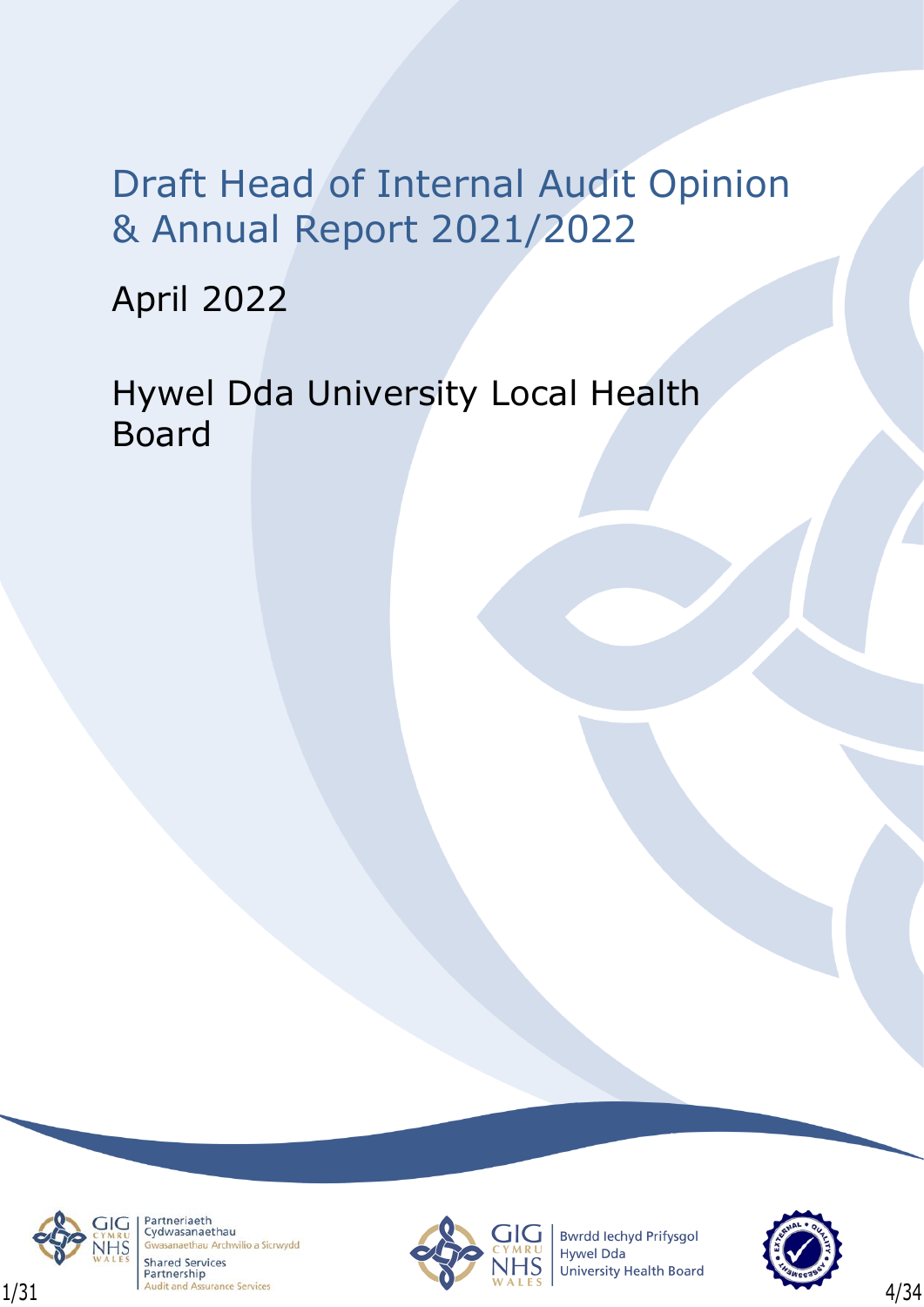## **Contents**

| 1.2 <sub>1</sub> |                                                                   |  |
|------------------|-------------------------------------------------------------------|--|
| 1.3              |                                                                   |  |
|                  |                                                                   |  |
|                  |                                                                   |  |
| 2.1              |                                                                   |  |
| $2.2^{\circ}$    |                                                                   |  |
| 2.3              | Assurance Rating System for the Head of Internal Audit Opinion  7 |  |
| 2.4              |                                                                   |  |
| 2.5              |                                                                   |  |
| 2.6              |                                                                   |  |
|                  | 2.7 Completion of the Annual Governance Statement 16              |  |
|                  | 3. OTHER WORK RELEVANT TO THE HEALTH BOARD 16                     |  |
|                  |                                                                   |  |
|                  |                                                                   |  |
|                  |                                                                   |  |
|                  |                                                                   |  |
|                  |                                                                   |  |
|                  |                                                                   |  |
|                  |                                                                   |  |
| 5.4              |                                                                   |  |
| 5.5              |                                                                   |  |
|                  |                                                                   |  |
|                  |                                                                   |  |

| Appendix A | Conformance with Internal Audit Standards |
|------------|-------------------------------------------|
| Appendix B | <b>Audit Assurance Ratings</b>            |

| <b>Report status:</b>             | <b>Draft</b>           |
|-----------------------------------|------------------------|
| <b>Draft report issued:</b>       | 26th April 2022        |
| <b>Final report issued:</b>       |                        |
| Author:                           | Head of Internal Audit |
| <b>Executive Clearance:</b>       | <b>Board Secretary</b> |
| <b>Audit &amp; Risk Assurance</b> | (Draft) $5th$ May 2022 |
| <b>Committee:</b>                 |                        |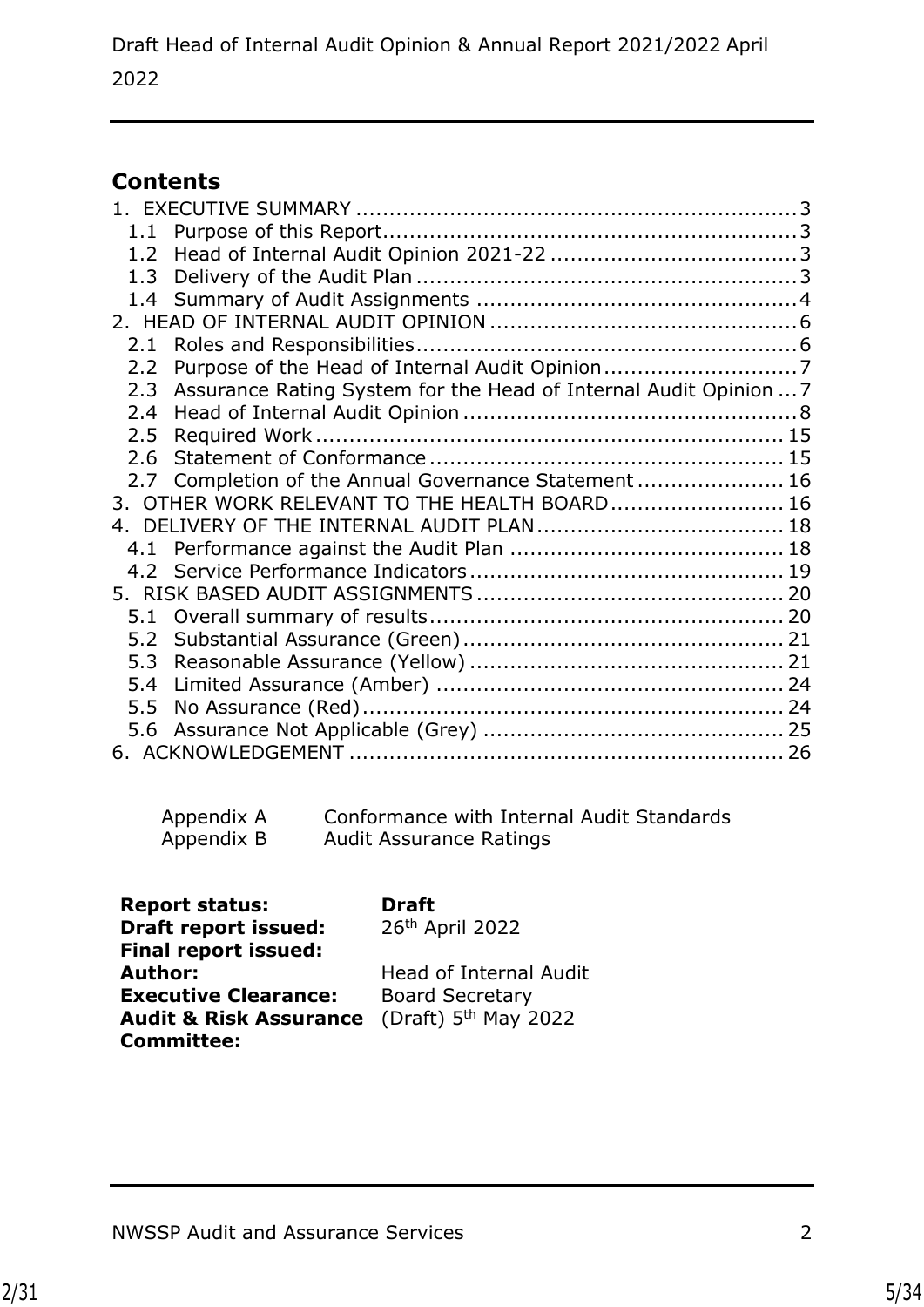## <span id="page-5-0"></span>**1. EXECUTIVE SUMMARY**

## <span id="page-5-1"></span>**1.1 Purpose of this Report**

Hywel Dda University Health Board's (Health Board) Board is accountable for maintaining a sound system of internal control that supports the achievement of the organisation's objectives and is also responsible for putting in place arrangements for gaining assurance about the effectiveness of that overall system. A key element in that flow of assurance is the overall assurance opinion from the Head of Internal Audit.

This report sets out the Head of Internal Audit Opinion together with the summarised results of the internal audit work performed during the year. The report also includes a summary of audit performance and an assessment of conformance with the Public Sector Internal Audit Standards.

As a result of the continued impact of COVID-19 our audit programme has been subject to change during the year. In this report we have set out how the programme has changed and the impact of those changes on the Head of Internal Audit opinion.

# <span id="page-5-2"></span>**1.2 Head of Internal Audit Opinion 2021-22 (Draft)**

The purpose of the annual Head of Internal Audit opinion is to contribute to the assurances available to the Chief Executive as Accountable Officer and the Board which underpin the Board's own assessment of the effectiveness of the system of internal control. The approved Internal Audit plan is focused on risk and therefore the Board will need to integrate these results with other sources of assurance when making a rounded assessment of control for the purposes of the Annual Governance Statement. The overall opinion for 2021/22 is that:



The Board can take **Reasonable Assurance** that arrangements to secure governance, risk management and internal control, within those areas under review, are suitably designed and applied effectively. Some matters require management attention in control design or compliance with low to moderate impact on residual risk exposure until resolved.

# <span id="page-5-3"></span>**1.3 Delivery of the Audit Plan**

Due to the considerable impact of COVID-19 on the Health Board, the internal audit plan has needed to be agile and responsive to ensure that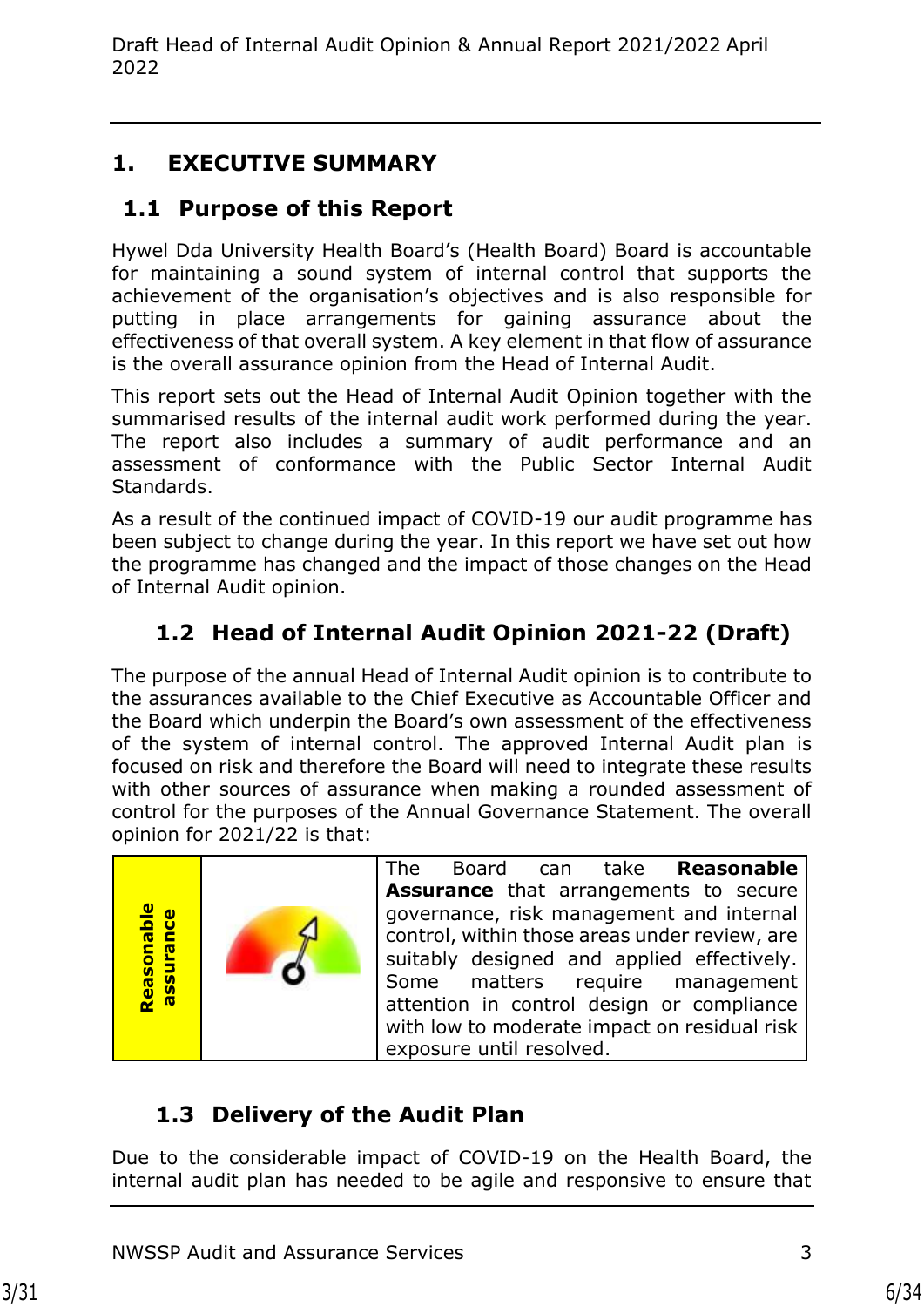key developing risks are covered. As a result of this approach, and with the support of officers and independent members across the Health Board, the plan has been delivered substantially in accordance with the agreed schedule and changes required during the year, as approved by the Audit & Risk Assurance Committee (the 'Committee'). In addition, regular audit progress reports have been submitted to the Committee. Although changes have been made to the plan during the year, we can confirm that we have undertaken sufficient audit work during the year to be able to give an overall opinion in line with the requirements of the Public Sector Internal Audit Standards.

The Internal Audit Plan for 2021/22 year was initially presented to the Committee in April 2021. Changes to the plan have been made during the course of the year and these changes have been reported to the Audit & Risk Assurance Committee as part of our regular progress reporting.

There are, as in previous years, audits undertaken at NWSSP, DHCW, WHSSC and EASC that support the overall opinion for NHS Wales health bodies (see section 3).

Our latest External Quality Assessment (EQA), conducted by the Chartered Institute of Internal Auditors (in 2018), and our own annual Quality Assurance and Improvement Programme (QAIP) have both confirmed that our internal audit work continues to 'generally conform' to the requirements of the Public Sector Internal Audit Standards for 2021/22. For this year, as in 2020/21, our QAIP has considered specifically the impact that COVID-19 has had on our audit approach and programmes. We are able to state that our service 'conforms to the IIA's professional standards and to PSIAS.'

## <span id="page-6-0"></span>**1.4 Summary of Audit Assignments**

This report summarises the outcomes from our work undertaken in the year. In some cases, audit work from previous years may also be included and where this is the case, details are given. This report also references assurances received through the internal audit of control systems operated by other NHS Wales organisations (again, see section 3).

The audit coverage in the plan agreed with management has been deliberately focused on key strategic and operational risk areas; the outcome of these audit reviews may therefore highlight control weaknesses that impact on the overall assurance opinion.

Overall, we can provide the following assurances to the Board that arrangements to secure governance, risk management and internal control are suitably designed and applied effectively in the areas in the table below.

Where we have given Limited Assurance, management are aware of the specific issues identified and have agreed action plans to improve control in these areas. These planned control improvements should be referenced in the Annual Governance Statement where it is appropriate to do so.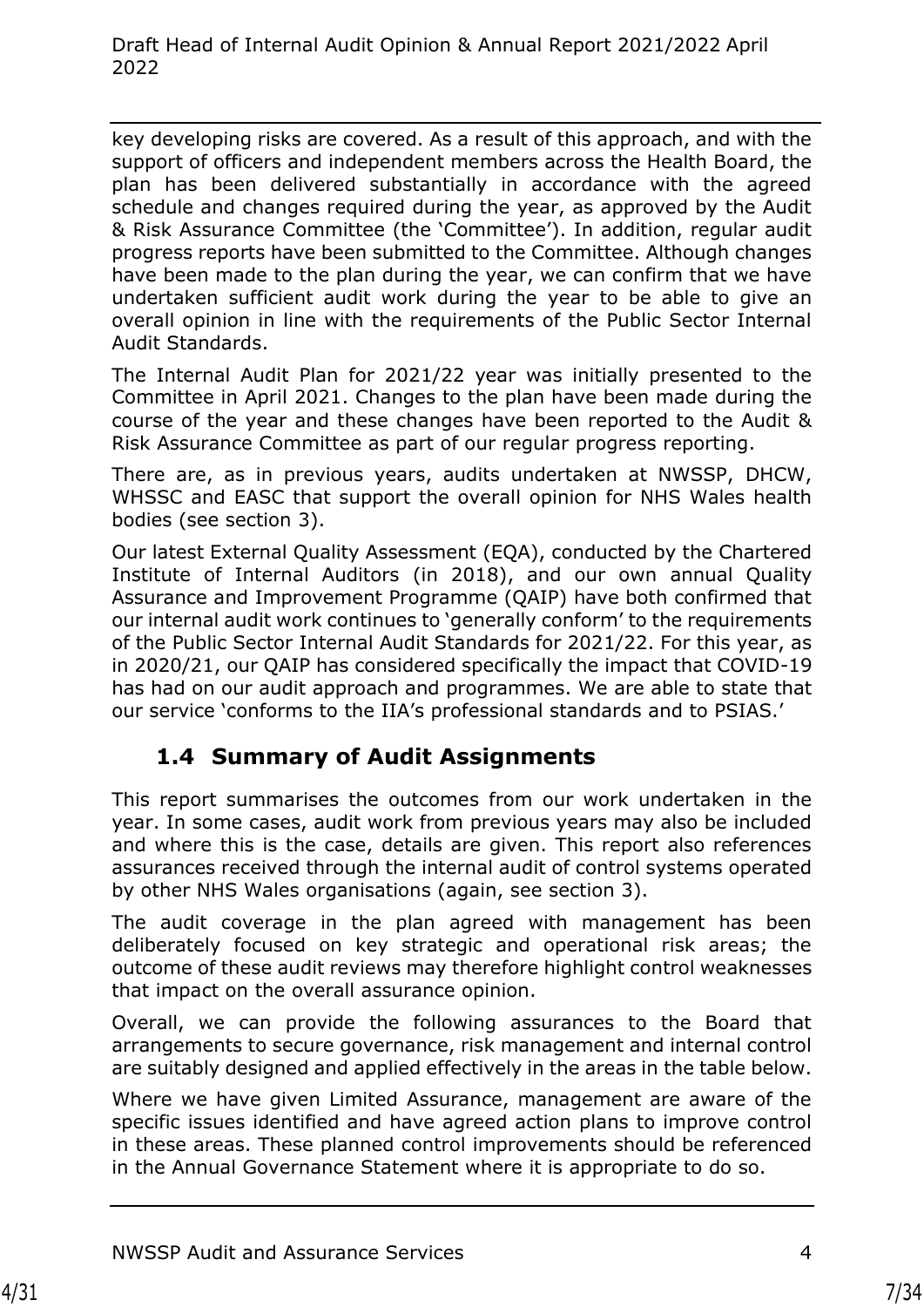In addition, and in part reflecting the impact of COVID-19, we also undertook a number of advisory and non-opinion reviews to support our overall opinion. A summary of the audits undertaken in the year and the results are summarised in table 1 below.

|  | Table 1 - Summary of Audits 2021/22 |  |  |
|--|-------------------------------------|--|--|
|--|-------------------------------------|--|--|

| <b>Substantial Assurance</b>                                                                                                                                                                                                           | <b>Reasonable Assurance</b>                                                                                                                                                                                                                                                                                                                                                                                                                                                                                                                                                                                                                                                                                                                                                                                                                                                                                                                          |  |
|----------------------------------------------------------------------------------------------------------------------------------------------------------------------------------------------------------------------------------------|------------------------------------------------------------------------------------------------------------------------------------------------------------------------------------------------------------------------------------------------------------------------------------------------------------------------------------------------------------------------------------------------------------------------------------------------------------------------------------------------------------------------------------------------------------------------------------------------------------------------------------------------------------------------------------------------------------------------------------------------------------------------------------------------------------------------------------------------------------------------------------------------------------------------------------------------------|--|
| IT Back Ups<br>$\bullet$<br><b>Workforce Planning</b><br>$\bullet$<br>Performance Management &<br>$\bullet$<br>Reporting<br><b>NIS Directives</b><br>$\bullet$<br>Organisational<br>Values<br>&<br>$\bullet$<br><b>Staff Wellbeing</b> | <b>HTA Compliance</b><br>$\bullet$<br><b>Single Tender Actions</b><br>$\bullet$<br>Women & Child Health Directorate<br>$\bullet$<br>Governance<br><b>Medical Staff Recruitment</b><br>$\bullet$<br>Waiting List Risk Management<br>$\bullet$<br>Mental<br>Health<br>&<br>Learning<br>$\bullet$<br><b>Disabilities</b><br>Directorate<br>Governance<br>Prince Phillip Hospital Directorate<br>$\bullet$<br>Governance<br>Planning Objectives and Recovery<br>$\bullet$<br>Plan<br>Therapies Directorate Governance<br>$\bullet$<br>Financial Management & Reporting<br>$\bullet$<br><b>IM&amp;T MH PAS Follow up</b><br>$\bullet$<br>Use of Consultancy Follow up<br>$\bullet$<br><b>Waste Management</b><br>$\bullet$<br><b>Primary Care Clusters</b><br>$\bullet$<br>Children<br>Women<br>and<br>Capital<br>$\bullet$<br>Scheme<br>Nurse Staffing Act<br>$\bullet$<br>Partnership Governance Follow up<br><b>Infection Prevention &amp; Control</b> |  |
| <b>Limited Assurance</b>                                                                                                                                                                                                               | Advisory/Non-Opinion                                                                                                                                                                                                                                                                                                                                                                                                                                                                                                                                                                                                                                                                                                                                                                                                                                                                                                                                 |  |
| Welsh Language Standards<br>$\bullet$<br>Use of Consultancy<br><b>IM&amp;T Mental Health Patient</b><br>Administration System (MH<br>PAS)                                                                                              | Field Hospital Decommissioning<br>$\bullet$<br>Discharge Processes<br>$\bullet$<br><b>Records Management</b><br><b>Bank Staff Overpayment</b>                                                                                                                                                                                                                                                                                                                                                                                                                                                                                                                                                                                                                                                                                                                                                                                                        |  |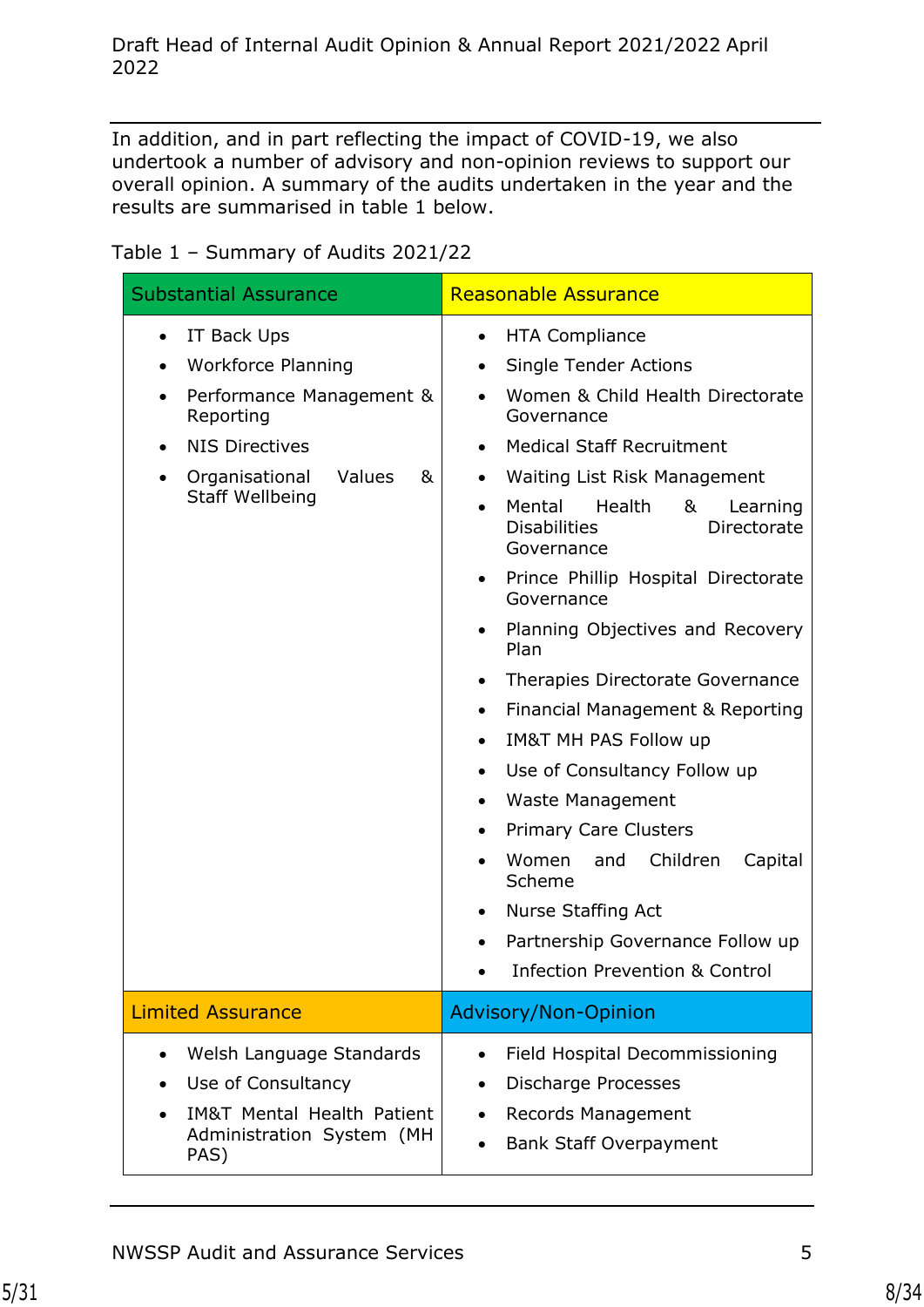| • Tritech Governance                                      | <b>Blackline Reconciliation Process</b><br>$\bullet$ |
|-----------------------------------------------------------|------------------------------------------------------|
| Non Clinical<br>Temporary<br>$\bullet$<br><b>Staffing</b> |                                                      |
| • Prevention of Self Harm                                 |                                                      |
| No Assurance                                              |                                                      |
| N/A                                                       |                                                      |

Please note that our overall opinion has also taken into account both the number and significance of any audits that have been deferred during the course of the year (see section 5.7) and also other information obtained during the year that we deem to be relevant to our work (see section 2.4.2).

## <span id="page-8-0"></span>**2. HEAD OF INTERNAL AUDIT OPINION**

### **2.1 Roles and Responsibilities**

<span id="page-8-1"></span>The Board is collectively accountable for maintaining a sound system of internal control that supports the achievement of the organisation's objectives and is responsible for putting in place arrangements for gaining assurance about the effectiveness of that overall system.

The Annual Governance Statement is a statement made by the Accountable Officer, on behalf of the Board, setting out:

- how the individual responsibilities of the Accountable Officer are discharged with regard to maintaining a sound system of internal control that supports the achievement of policies, aims and objectives;
- the purpose of the system of internal control, as evidenced by a description of the risk management and review processes, including compliance with the Health & Care Standards; and
- the conduct and results of the review of the effectiveness of the system of internal control including any disclosures of significant control failures, together with assurances that actions are or will be taken where appropriate to address issues arising.

The Health Board's risk management process and system of assurance should bring together all of the evidence required to support the Annual Governance Statement.

In accordance with the Public Sector Internal Audit Standards (PSIAS), the Head of Internal Audit (HIA) is required to provide an annual opinion, based upon and limited to the work performed on the overall adequacy and effectiveness of the organisation's framework of governance, risk management and control. This is achieved through an audit plan that has been focussed on key strategic and operational risk areas and known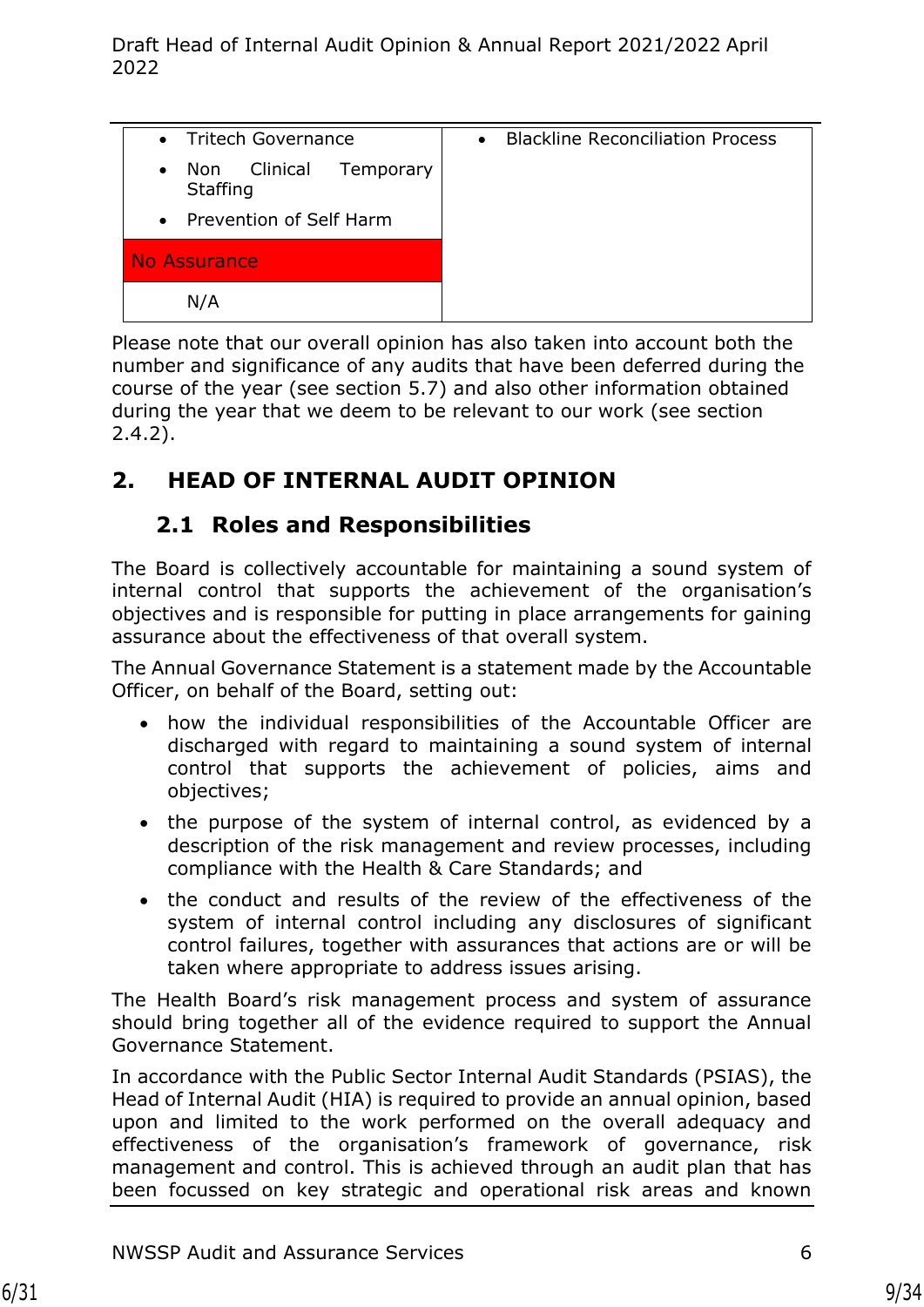improvement opportunities, agreed with executive management and approved by the Audit Risk & Assurance Committee, which should provide an appropriate level of assurance.

The opinion does not imply that Internal Audit has reviewed all risks and assurances relating to the Health Board. The opinion is substantially derived from the conduct of risk-based audit work formulated around a selection of key organisational systems and risks. As such, it is a key component that the Board takes into account but is not intended to provide a comprehensive view.

The Board, through the Audit Risk & Assurance Committee, will need to consider the Head of Internal Audit opinion together with assurances from other sources including reports issued by other review bodies, assurances given by management and other relevant information when forming a rounded picture on governance, risk management and control for completing its Governance Statement.

### <span id="page-9-0"></span>**2.2 Purpose of the Head of Internal Audit Opinion**

The purpose of the annual Head of Internal Audit opinion is to contribute to the assurances available to the Accountable Officer and the Board of Hywel Dda University Health Board which underpin the Board's own assessment of the effectiveness of the organisation's system of internal control.

This opinion will in turn assist the Board in the completion of its Annual Governance Statement and may also be taken into account by regulators including Healthcare Inspectorate Wales in assessing compliance with the Health & Care Standards in Wales, and by Audit Wales in the context of both their external audit and performance reviews.

The overall opinion by the Head of Internal Audit on governance, risk management and control results from the risk-based audit programme and contributes to the picture of assurance available to the Board in reviewing effectiveness and supporting our drive for continuous improvement.

#### <span id="page-9-1"></span>**2.3 Assurance Rating System for the Head of Internal Audit Opinion**

The overall opinion is based primarily on the outcome of the work undertaken during the course of the 2021/22 audit year. We also consider other information available to us such as our overall knowledge of the organisation, the findings of other assurance providers and inspectors, and the work we undertake at other NHS Wales organisations. The Head of Internal Audit considers the outcomes of the audit work undertaken and exercises professional judgement to arrive at the most appropriate opinion for each organisation.

A quality assurance review process has been applied by the Director of Audit & Assurance and the Head of Internal Audit in the annual reporting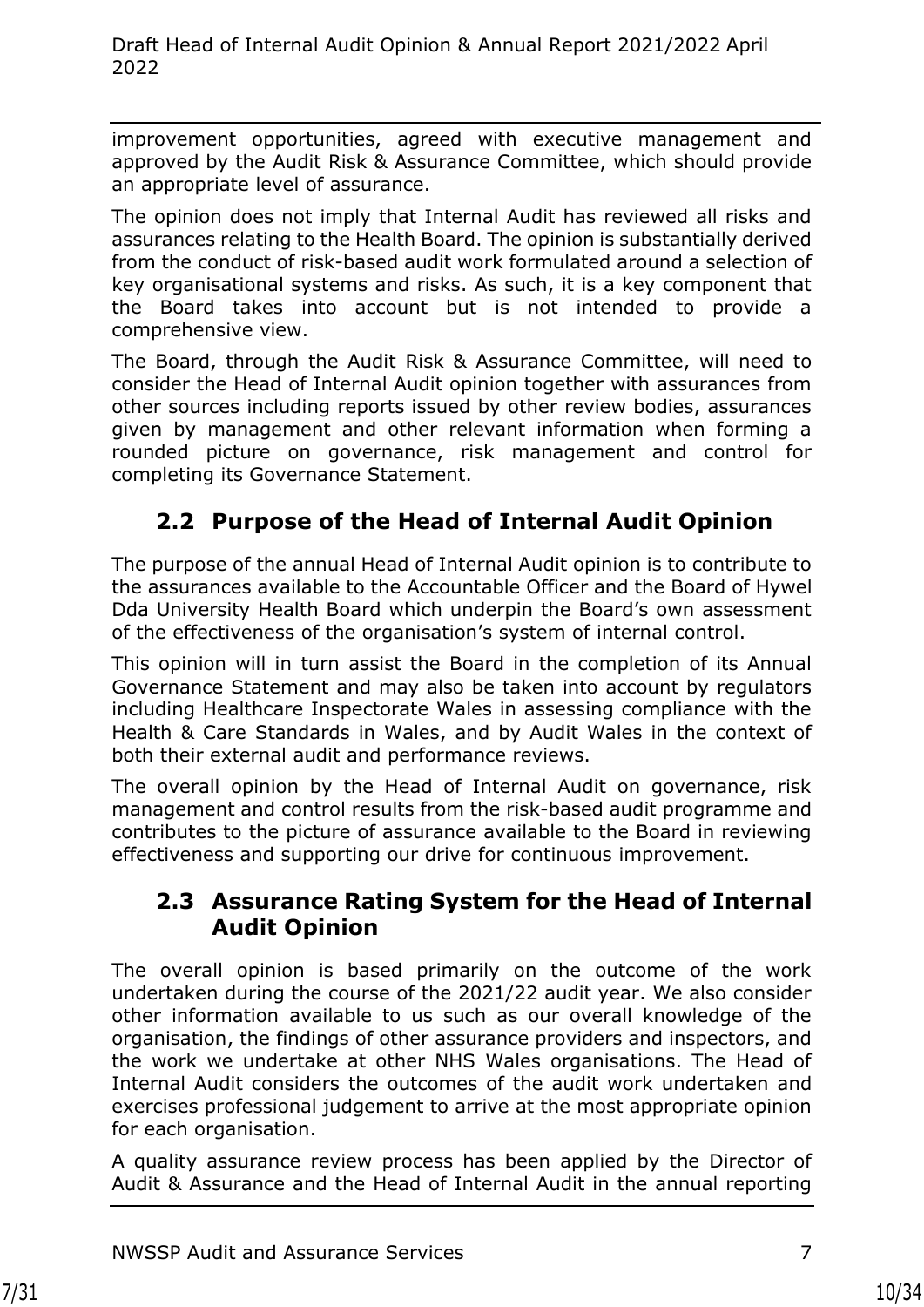process to ensure the overall opinion is consistent with the underlying audit evidence.

We take this approach into account when considering our assessment of our compliance with the requirements of PSIAS.

The assurance rating system based upon the colour-coded barometer and applied to individual audit reports remains unchanged. The descriptive narrative used in these definitions has proven effective in giving an objective and consistent measure of assurance in the context of assessed risk and associated control in those areas examined.

This same assurance rating system is applied to the overall Head of Internal Audit opinion on governance, risk management and control as to individual assignment audit reviews. The assurance rating system together with definitions is included at **Appendix B**.

The individual conclusions arising from detailed audits undertaken during the year have been summarised by the assurance ratings received. The aggregation of audit results gives a better picture of assurance to the Board and also provides a rational basis for drawing an overall audit opinion. However, please note that for presentational purposes we have shown the results using the eight assurance domains that were used to frame the audit plan at its outset (see section 2.4.2).

# <span id="page-10-0"></span>**2.4 Head of Internal Audit Opinion**

## **2.4.1 Scope of opinion**

The scope of my opinion is confined to those areas examined in the riskbased audit plan which has been agreed with senior management and approved by the Audit and Risk Assurance Committee. The Head of Internal Audit assessment should be interpreted in this context when reviewing the effectiveness of the system of internal control and be seen as an internal driver for continuous improvement. The Head of Internal Audit opinion on the overall adequacy and effectiveness of the organisation's framework of governance, risk management, and control is set out below.



The Board can take **reasonable assurance** that arrangements to secure governance, risk management and internal control, within those areas under review, are suitably designed and applied effectively. Some matters require management attention in control design or compliance with low to moderate impact on residual risk exposure until resolved.

This opinion will need to be reflected within the Annual Governance Statement along with confirmation of action planned to address the issues raised. Particular focus should be placed on the agreed response to any Limited Assurance opinions issued during the year and the significance of the recommendations made (of which there were six audits in 2021/22).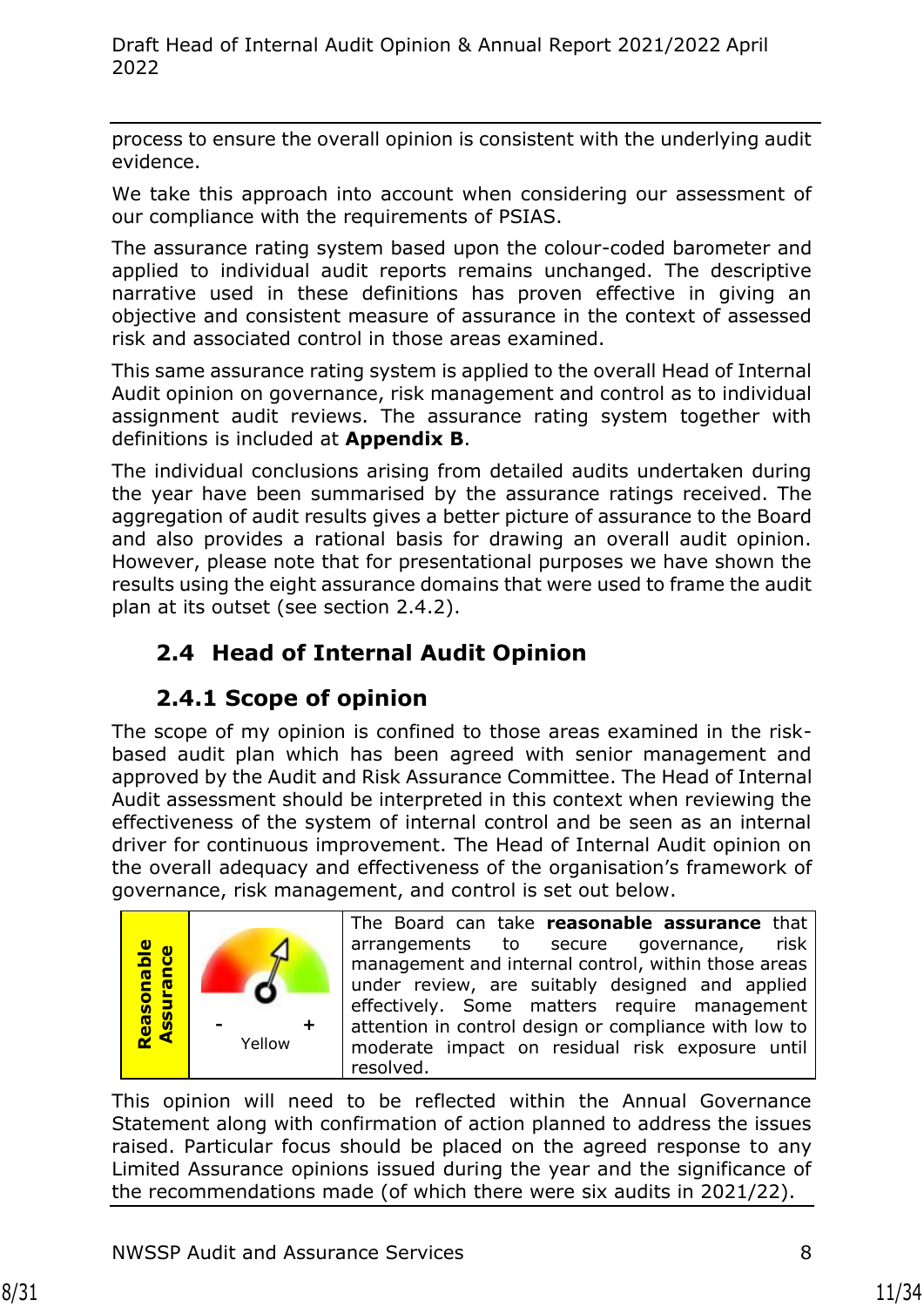### **2.4.2 Basis for Forming the Opinion**

The audit work undertaken during 2021/22 and reported to the Audit & Risk Assurance Committee has been aggregated at Section 5/Appendix B.

The evidence base upon which the overall opinion is formed is as follows:

- An assessment of the range of individual opinions and outputs arising from risk-based audit assignments contained within the Internal Audit plan that have been reported to the Audit & Risk Assurance Committee throughout the year. In addition, and where appropriate, work at either draft report stage or in progress but substantially complete has also been considered, and where this is the case then it is identified in the report. This assessment has taken account of the relative materiality of these areas and the results of any follow-up audits in progressing control improvements (see section 2.4.3).
- The results of any audit work related to the Health & Care Standards including, if appropriate, the evidence available by which the Board has arrived at its declaration in respect of the self-assessment for the Governance, Leadership and Accountability module.
- Other assurance reviews which impact on the Head of Internal Audit opinion including audit work performed at other organisations (see Section 3).
- Other knowledge and information that the Head of Internal Audit has obtained during the year including cumulative information and knowledge over time; observation of Board and other key committee meetings; meetings with Executive Directors, senior managers and Independent Members; the results of ad hoc work and support provided; liaison with other assurance providers and inspectors; research; and cumulative audit knowledge of the organisation that the Head of Internal Audit considers relevant to the Opinion for this year.

As stated above, these detailed results have been aggregated to build a picture of assurance across the Health Board.

In reaching this opinion we have identified that the majority of reviews during the year concluded positively with robust control arrangements operating in some areas.

*From the opinions issued during the year, five were allocated Substantial Assurance, 18 were allocated Reasonable Assurance and six were allocated Limited Assurance. No reports were allocated a 'no assurance' opinion. In addition, five advisory or non-opinion reports were also issued. (one audit still to be concluded at this stage)*

In addition, the Head of Internal Audit has considered residual risk exposure across those assignments where limited assurance was reported. Further, the Head of Internal Audit has considered the impact where audit assignments planned this year did not proceed to full audits following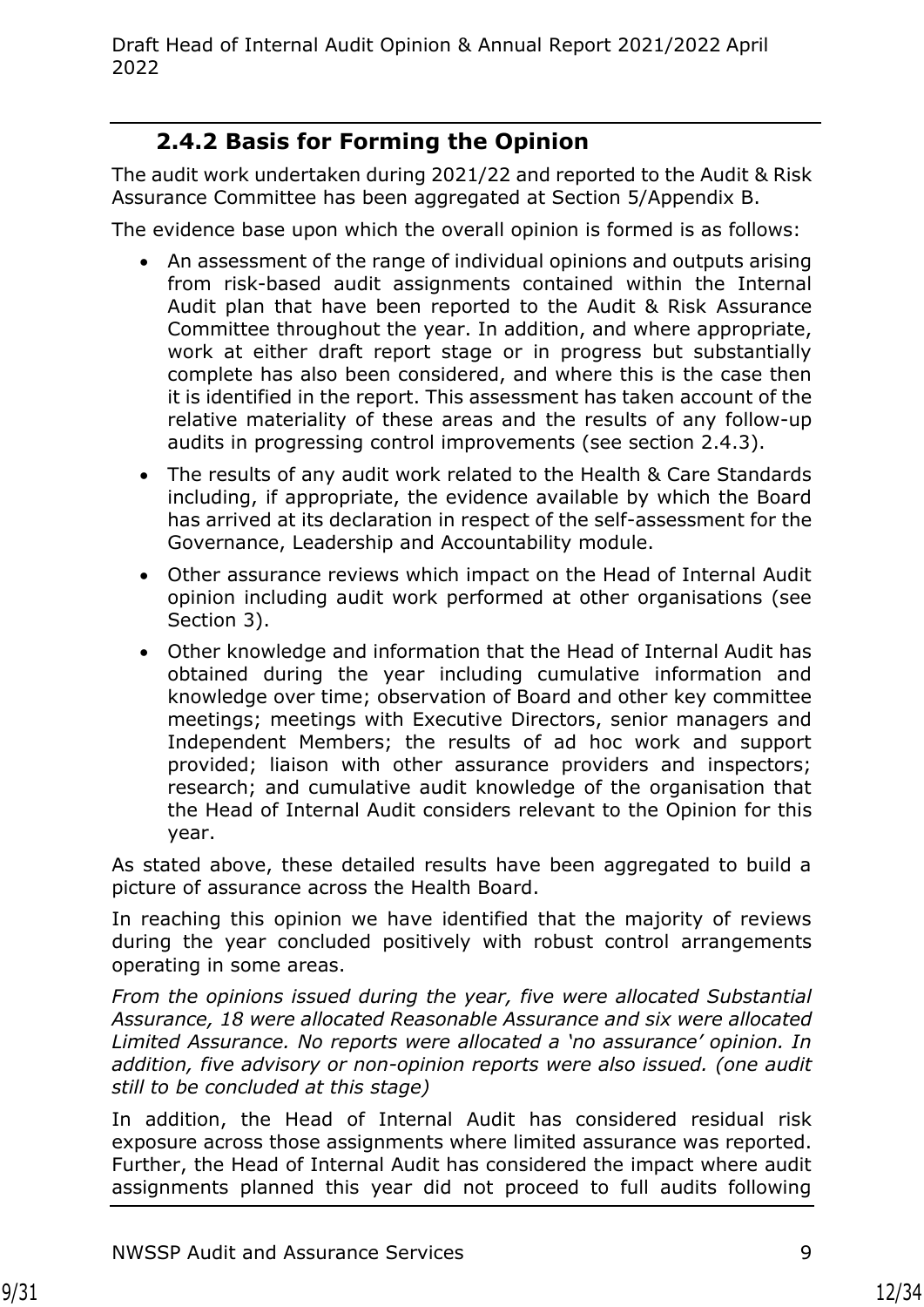preliminary planning work and these were either: removed from the plan; removed from the plan and replaced with another audit; or deferred until a future audit year. The reasons for changes to the audit plan were presented to the Audit & Risk Assurance Committee for consideration and approval. Notwithstanding that the opinion is restricted to those areas which were subject to audit review, the Head of Internal Audit has considered the impact of changes made to the plan when forming their overall opinion.

A summary of the findings is shown under the eight sections below.

#### **Corporate Governance, Risk Management and Regulatory Compliance**

We have undertaken one audit in this area, along with a review of the Governance Statement.

Risk Management and Board Assurance Framework – audit be concluded.

A review of the Governance Statement highlighted that its description of arrangements was considered to be consistent with our knowledge of the UHB, through the audit work performed in the Internal Audit plan and a review of other organisational information.

#### **Strategic Planning, Performance Management & Reporting**

We have undertaken three audits in this area.

The audit of Performance Management & Reporting identified that the Health Board had made a number of developments to its arrangements during the last year and the audit concluded positively with Substantial Assurance given.

The audit of the Annual Plan & Planning Objectives concluded with Reasonable Assurance.

The follow up audit of Partnership Governance indented that many of the recommendations had been actioned by management with Reasonable Assurance being given.

#### **Financial Governance and Management**

We have undertaken five audits in this area at the Health Board, including one in year follow up audit, along with the audits of the national financial systems operated at NWSSP.

The audit of Financial Management & Reporting concluded positively with Reasonable.

An audit of the Use of Consultancy identified a number of key findings and was given Limited Assurance. A follow up audit was undertaken later in the year and noted management had taken prompt action in addressing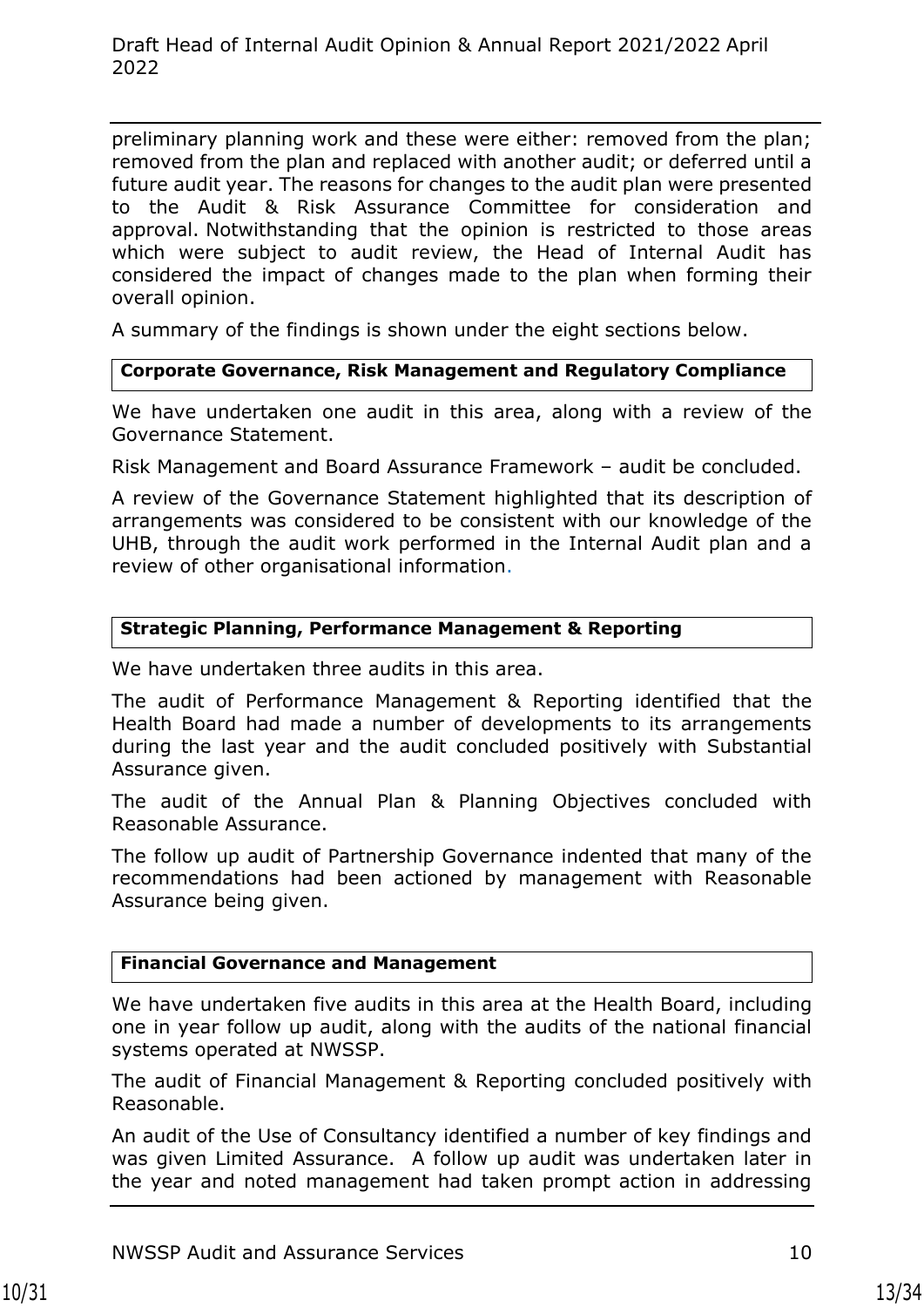the findings from the earlier audit with Reasonable Assurance given to the follow up audit.

The audit of Single Tender Actions concluded with Reasonable although the report identified areas where controls required strengthening.

In addition to this we have completed a non-opinion review on the Blackline reconciliation system.

The audits of the payment systems provided by NWSSP, which we audit each year to provide assurance to the Health Board all concluded with positive assurance. The primary care contractor payment systems audit was given Substantial Assurance, with the audits of and Accounts Payable and Payroll (Draft) receiving Reasonable Assurance.

#### **Quality & Safety**

We have undertaken four audits in this area, three being given Reasonable Assurance and one limited Assurance.

The audits of Nurse Staffing Act, HTA Compliance and Infection Prevention and Control concluded positively with Reasonable Assurance, although some areas for improvement were recommended in each audit.

During the year management request that an audit of Prevention of Self Harm was included within the plan as it had been identified as an area of risk. The audit identified several key findings and gave Limited assurance to this area. An action plan has been agreed with management in order to strengthen the control environment and will be followed up as part of the 22/23 audit plan.

#### **Information Governance & Security**

We have undertaken four audits in this area, including one in year follow up audit.

The audits of IT Backs ups and NIS Directives concluding positively with Substantial Assurance in given for each audit.

An audit of the implementation of WPAS into Mental Health identified a number key weakness relating to the project management and system implementation arrangements. A number of high priority recommendations were made as a result, with a rating of Limited Assurance given. A subsequent follow up during the year review identified that management had taken prompt action to address several of these findings within a short timescale with a follow up rating of Reasonable given.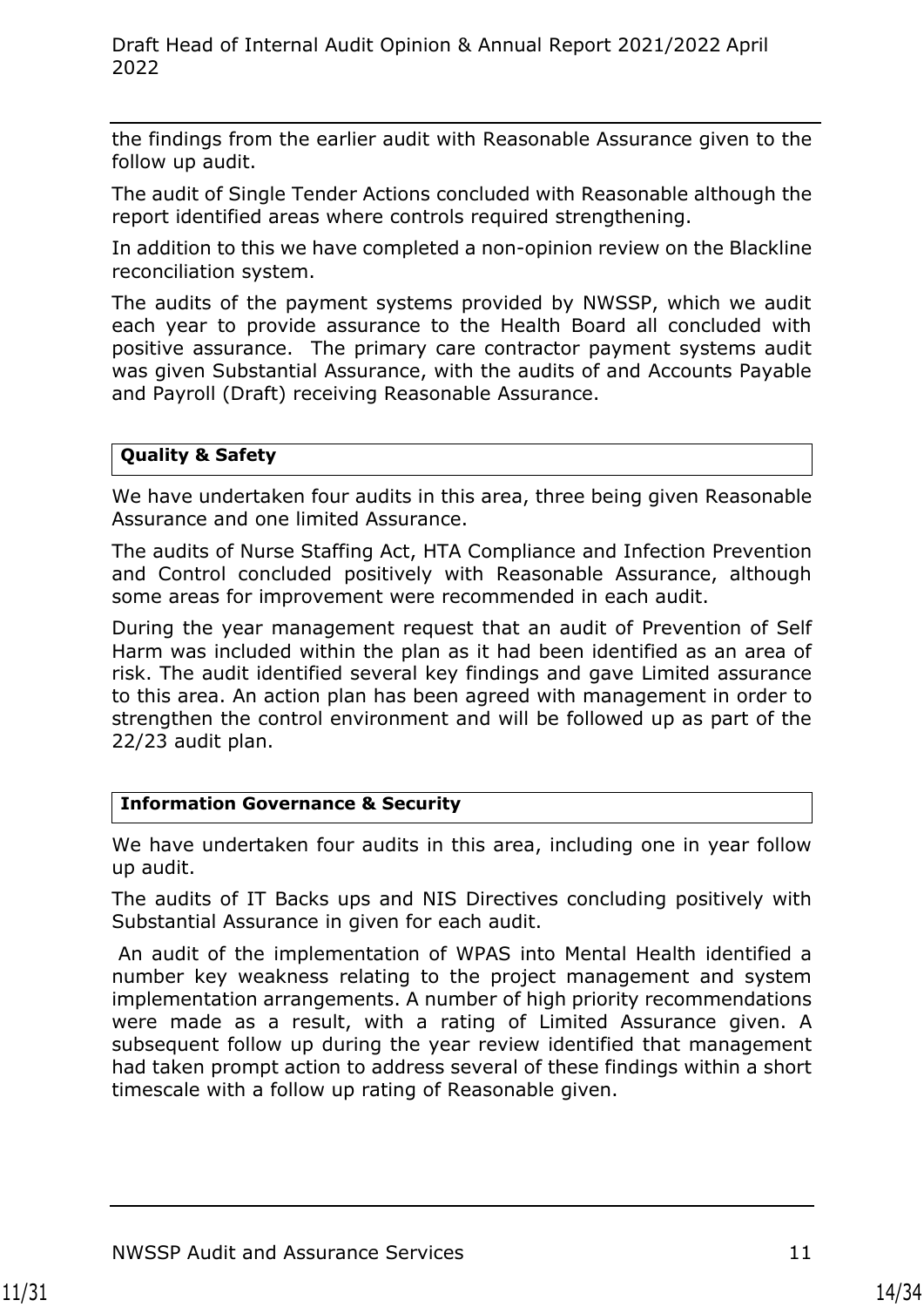#### **Operational Service and Functional Management**

We have undertaken ten audits in this area, including three non-opinion reviews.

Directorate Goverance audits were carries out in each of the four following areas, Prince Phillip Hospital, Women & Child Health, MHLD and Therapies. The audits concluded Reasonable Assurance in each case, although recommendation to further strengthening the control environment was made in each audit.

The audits of Primary Care Clusters and Waiting List Risk Management both concluded with Reasonable Assurance.

During the year management request that an audit of Tritech was included within the plan, looking at the arrangements for establishing the new collaboration, as it had been identified as an area of potential risk. The audit identified several key findings and gave Limited assurance to this area. An action plan has been agreed with management in order to strengthen the control environment and will be followed up as part of the 22/23 audit plan.

During the year an audit of Welsh Language Standards was undertaken, and the audit identified several key findings and gave Limited assurance to this area. An action plan has been agreed with management in order to strengthen the control environment and will be followed up as part of the 22/23 audit plan.

Three non-opinion audits were undertaken during the covering Records Management follow up, Field Hospital Decommissioning and Discharge Process. The audit of Discharge Process did highlight a number of areas for management consideration where improvements were required and will be followed up as part of the 22/23 audit plan.

#### **Workforce Management**

We have undertaken five audits in this area, including one non opinion audit.

The audits of both Workforce Planning and Organisational Values & Staff Wellbeing both concluded positively with each receiving Substantial Assurance, with the audit of Medical Staff Recruitment being given Reasonable Assurance.

During the year management request that an audit of Non Clinical Temporary Staffing was included within the plan as it had been identified as an area of risk. The audit identified several key findings and gave Limited assurance to this area. An action plan has been agreed with management in order to strengthen the control environment and will be followed up as part of the 22/23 audit plan.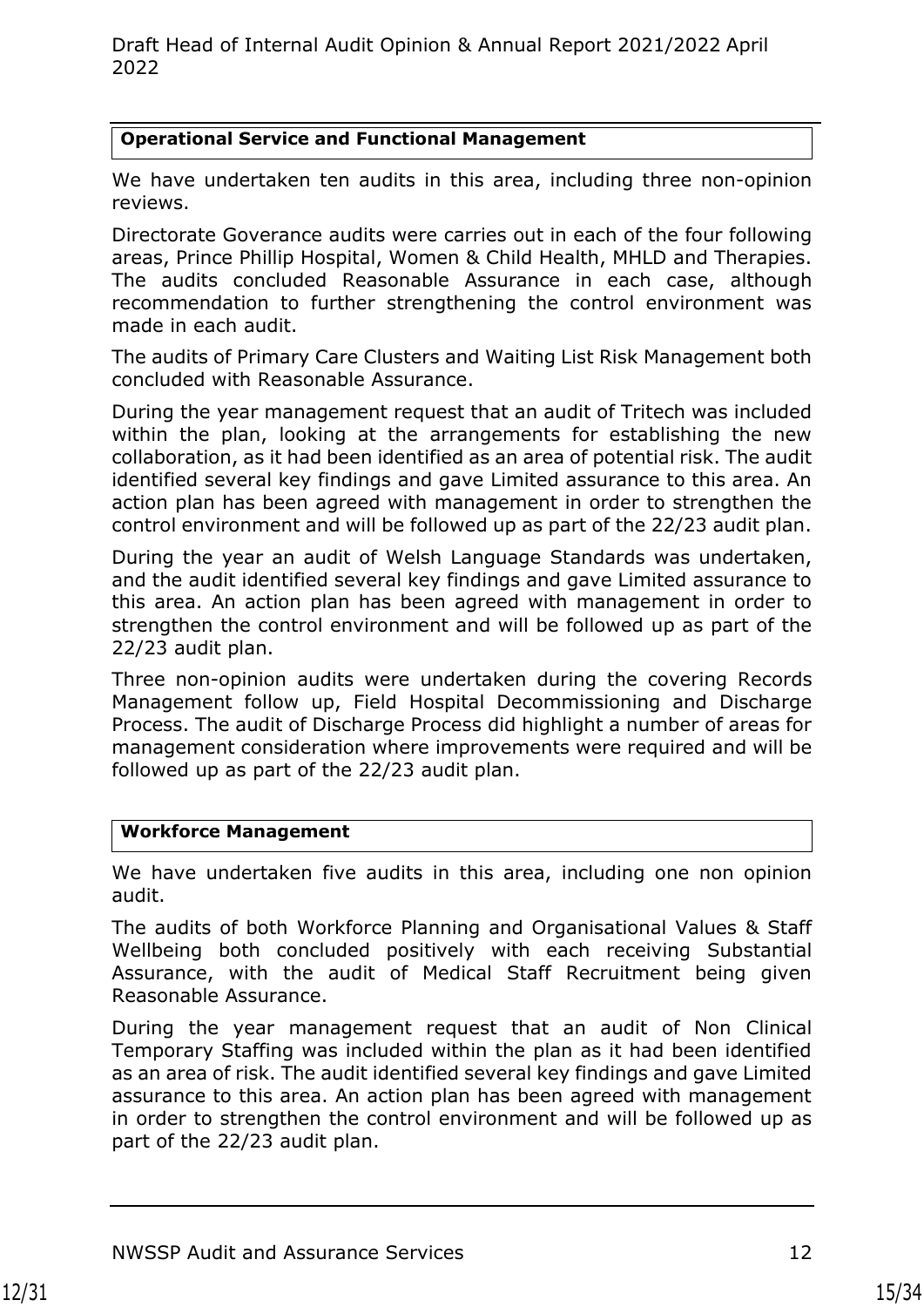A non-opinion audit has been undertaken looking at aspects of the Bank Staff Payment Process.

#### **Capital & Estates Management**

We have undertaken two audits in this area, with both the audits of Women and Children's Capital Scheme 2021/22 and Waste Management both being concluded with a Reasonable Assurance.

### **2.4.3 Approach to Follow Up of Recommendations**

As part of our audit work, we consider the progress made in implementing the actions agreed from our previous reports for which we were able to give only Limited Assurance. In addition, where appropriate, we also consider progress made on high priority findings in reports where we were still able to give Reasonable Assurance. We also undertake some testing on the accuracy and effectiveness of the audit recommendation tracker.

In addition, Audit Risk & Assurance Committees monitor the progress in implementing recommendations (this is wider than just Internal Audit recommendations) through their own recommendation tracker processes. We attend all audit risk and assurance committee meetings and observe the quality and rigour around these processes.

For the second year in a row, due to the impact of COVID-19, we are aware that it has been more difficult than usual for NHS organisations to implement recommendations to the timescales they had originally agreed. In addition, we also recognise that for new recommendations it may be more difficult to be precise on when exactly actions can be implemented by. However, it remains the role of Audit Risk & Assurance Committees to consider and agree the adequacy of management responses and the dates for implementation, and any subsequent request for revised dates, proposed by Management. Where appropriate, we have adjusted our approach to follow-up work to reflect these challenges.

Going forward, given that it is very likely that the number of outstanding recommendations will have grown during the course of the pandemic, audit committees will need to reflect on how best they will seek to address this position.

We have considered the impact of both our follow-up work and where there have been delays to the implementation of recommendations, on both our ability to give an overall opinion (in compliance with the PSIAS) and the level of overall assurance that we can give.

The Health Board's recommendation tracking process continued during 2021/22, but the pandemic effected the ability of management to take forward recommendations in some areas. The Audit Risk & Assurance Committee have been updated during the year about the ongoing position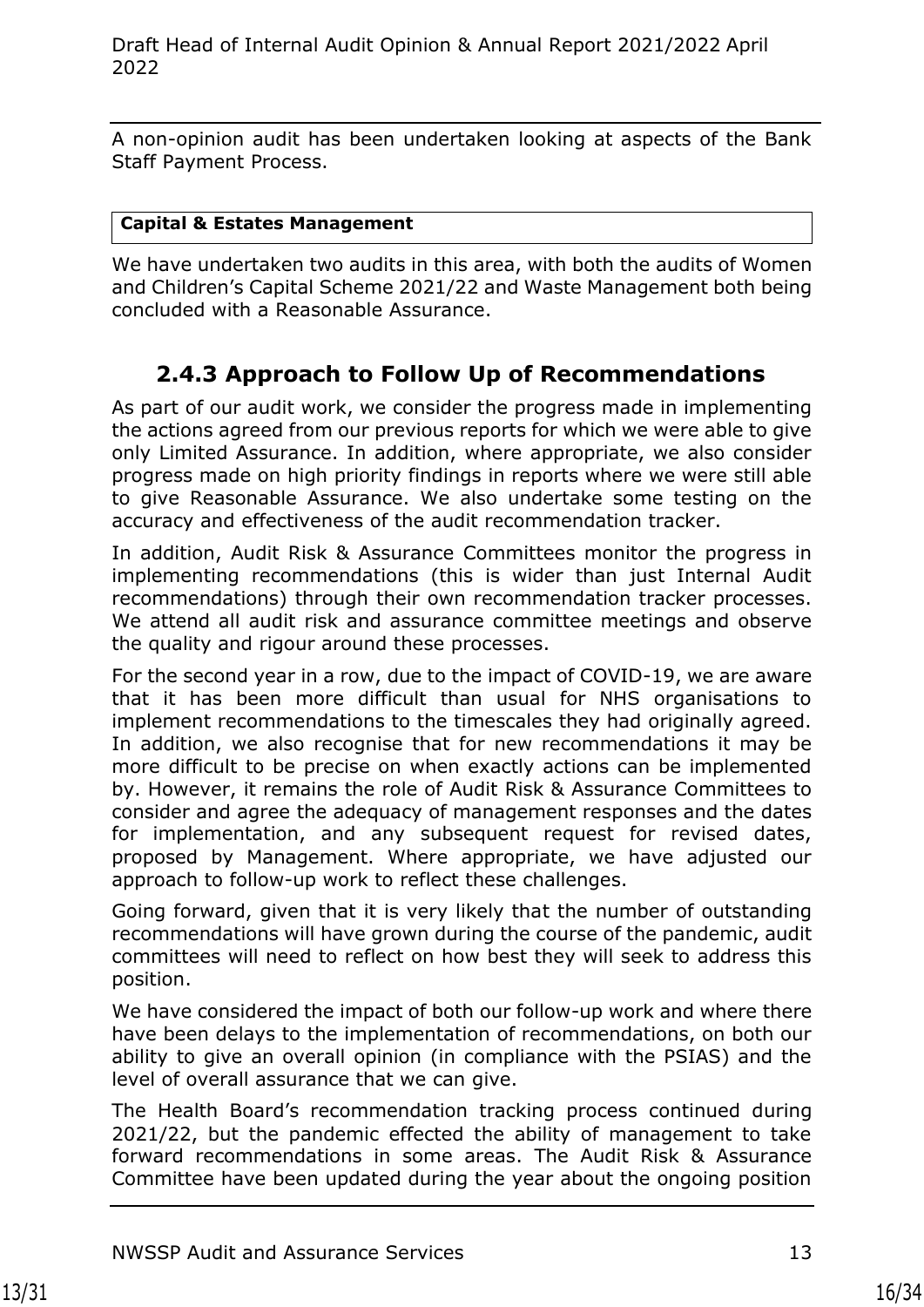of recommendations implemented and the level of recommendations still to be actioned.

From the specific follow up audits undertaken in 2020/21, it was identified that progress had been made by management in implementing recommendations from both the Mental Health PAS and Use of Consultancy audits with an improved assurance rating given. However, limited progress was seen with the progression of some recommendations associated with Records management. Internal Audit has also undertaken work with the Health Board's Risk & Assurance team to review outstanding recommendations.

## **2.4.4 Limitations to the Audit Opinion**

Internal control, no matter how well designed and operated, can provide only reasonable and not absolute assurance regarding the achievement of an organisation's objectives. The likelihood of achievement is affected by limitations inherent in all internal control systems.

As mentioned above the scope of the audit opinion is restricted to those areas which were the subject of audit review through the performance of the risk-based Internal Audit plan. In accordance with auditing standards, and with the agreement of senior management and the Board, Internal Audit work is deliberately prioritised according to risk and materiality. Accordingly, the Internal Audit work and reported outcomes will bias towards known weaknesses as a driver to improve governance risk management and control. This context is important in understanding the overall opinion and balancing that across the various assurances which feature in the Annual Governance Statement.

Caution should be exercised when making comparisons with prior years. Audit coverage will vary from year to year based upon risk assessment and cyclical coverage on key control systems. In addition, the impact of COVID-19 on this year's (and to an extent last year's) programme makes any comparison even more difficult.

## **2.4.5 Period covered by the Opinion**

Internal Audit provides a continuous flow of assurance to the Board and, subject to the key financials and other mandated items being completed inyear, the cut-off point for annual reporting purposes can be set by agreement with management. To enable the Head of Internal Audit opinion to be better aligned with the production of the Annual Governance Statement a pragmatic cut-off point has been applied to Internal Audit work in progress.

By previous agreement with the Health Board, audit work reported to draft stage has been included in the overall assessment, with all other work in progress rolled-forward and reported within the overall opinion for next year.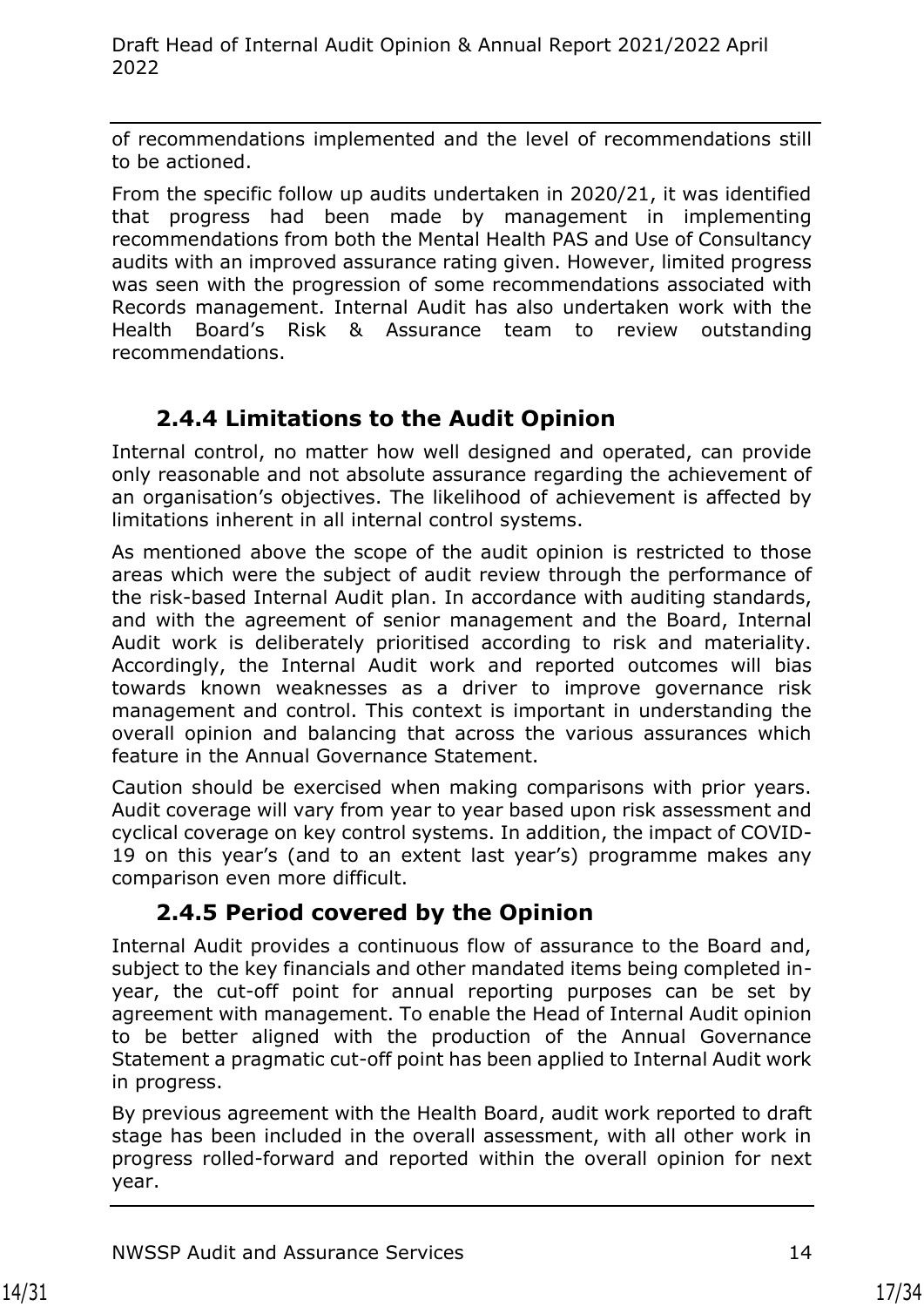The majority of audit reviews will relate to the systems and processes in operation during 2021/22 unless otherwise stated and reflect the condition of internal controls pertaining at the point of audit assessment.

Follow-up work will provide an assessment of action taken by management on recommendations made in prior periods and will therefore provide a limited scope update on the current condition of control and a measure of direction of travel.

There are some specific assurance reviews which remain relevant to the reporting of the organisation's Annual Report required to be published after the year end. Where required, any specified assurance work would be aligned with the timeline for production of the Health Board's Annual Report and accordingly will be completed and reported to management and the Audit & Risk Assurance Committee subsequent to this Head of Internal Audit Opinion. However, the Head of Internal Audit's assessment of arrangements in these areas would be legitimately informed by drawing on the assurance work completed as part of this current year's plan.

## <span id="page-17-0"></span>**2.5 Required Work**

Please note that following discussions with Welsh Government we were not mandated to audit any areas in 2021/22.

## <span id="page-17-1"></span>**2.6 Statement of Conformance**

The Welsh Government determined that the Public Sector Internal Audit Standards (PSIAS) would apply across the NHS in Wales from 2013/14.

The provision of professional quality Internal Audit is a fundamental aim of our service delivery methodology and compliance with PSIAS is central to our audit approach. Quality is controlled by the Head of Internal Audit on an ongoing basis and monitored by the Director of Audit & Assurance. The work of Internal Audit is also subject to an annual assessment by Audit Wales. In addition, at least once every five years, we are required to have an External Quality Assessment. This was undertaken by the Chartered Institute of Internal Auditors (IIA) in February and March 2018. The IIA concluded that NWSSP's Audit & Assurance Services conforms with all 64 fundamental principles and 'it is therefore appropriate for NWSSP Audit & Assurance Services to say in reports and other literature that it conforms to the IIA's professional standards and to PSIAS.'

The NWSSP Audit and Assurance Services can assure the Audit & Risk Committee that it has conducted its audit at Health Board in conformance with the Public Sector Internal Audit Standards for 2021/22.

Our conformance statement for 2021/22 is based upon:

• the results of our internal Quality Assurance and Improvement Programme (QAIP) for 2021/22 which will be reported formally in the Summer of 2022; and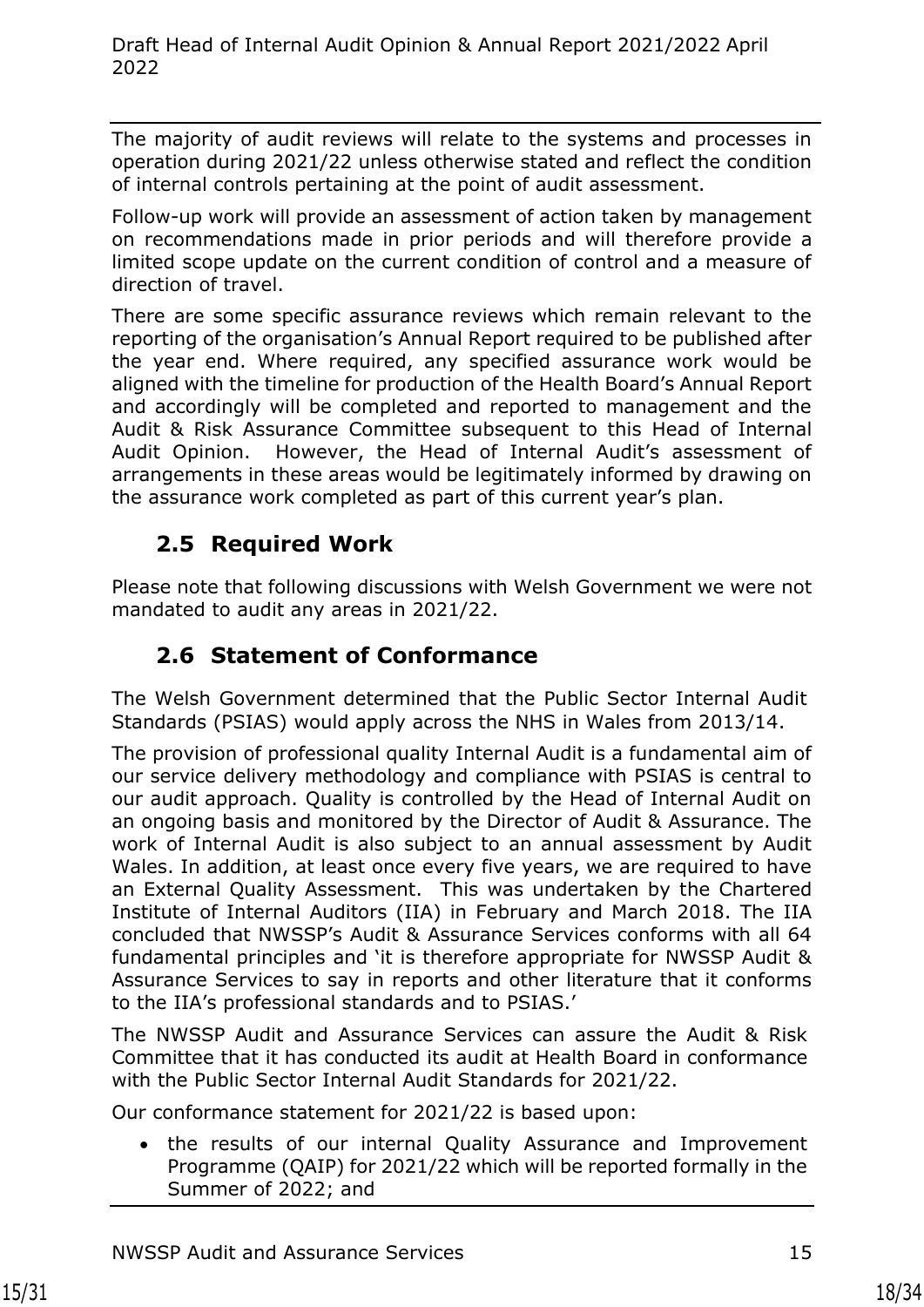• the results of the work completed by Audit Wales.

We have set out, in **Appendix A**, the key requirements of the Public Sector Internal Audit Standards and our assessment of conformance against these requirements. The full results and actions from our QAIP will be included in the 2021/22 QAIP report. There are no significant matters arising that need to be reported in this document.

### <span id="page-18-0"></span>**2.7 Completion of the Annual Governance Statement**

While the overall Internal Audit opinion will inform the review of effectiveness for the Annual Governance Statement, the Accountable Officer and the Board need to take into account other assurances and risks when preparing their statement. These sources of assurances will have been identified within the Board's own performance management and assurance framework and will include, but are not limited to:

- direct assurances from management on the operation of internal controls through the upward chain of accountability;
- internally assessed performance against the Health & Care Standards;
- results of internal compliance functions including Local Counter-Fraud, Post Payment Verification, and risk management;
- reported compliance via the Welsh Risk Pool regarding claims standards and other specialty specific standards reviewed during the period; and
- reviews completed by external regulation and inspection bodies including Audit Wales and Healthcare Inspectorate Wales.

### <span id="page-18-1"></span>**3. OTHER WORK RELEVANT TO THE HEALTH BOARD**

As our internal audit work covers all NHS Wales organisations there are a number of audits that we undertake each year which, while undertaken formally as part of a particular health organisation's audit programme, will cover activities relating to other Health bodies. These are set about below, with relevant comments and opinions attached, and relate to work at:

- NHS Wales Shared Services Partnership;
- Digital Health & Care Wales;
- Welsh Health Specialised Services Committee; and
- Emergency Ambulance Services Committee.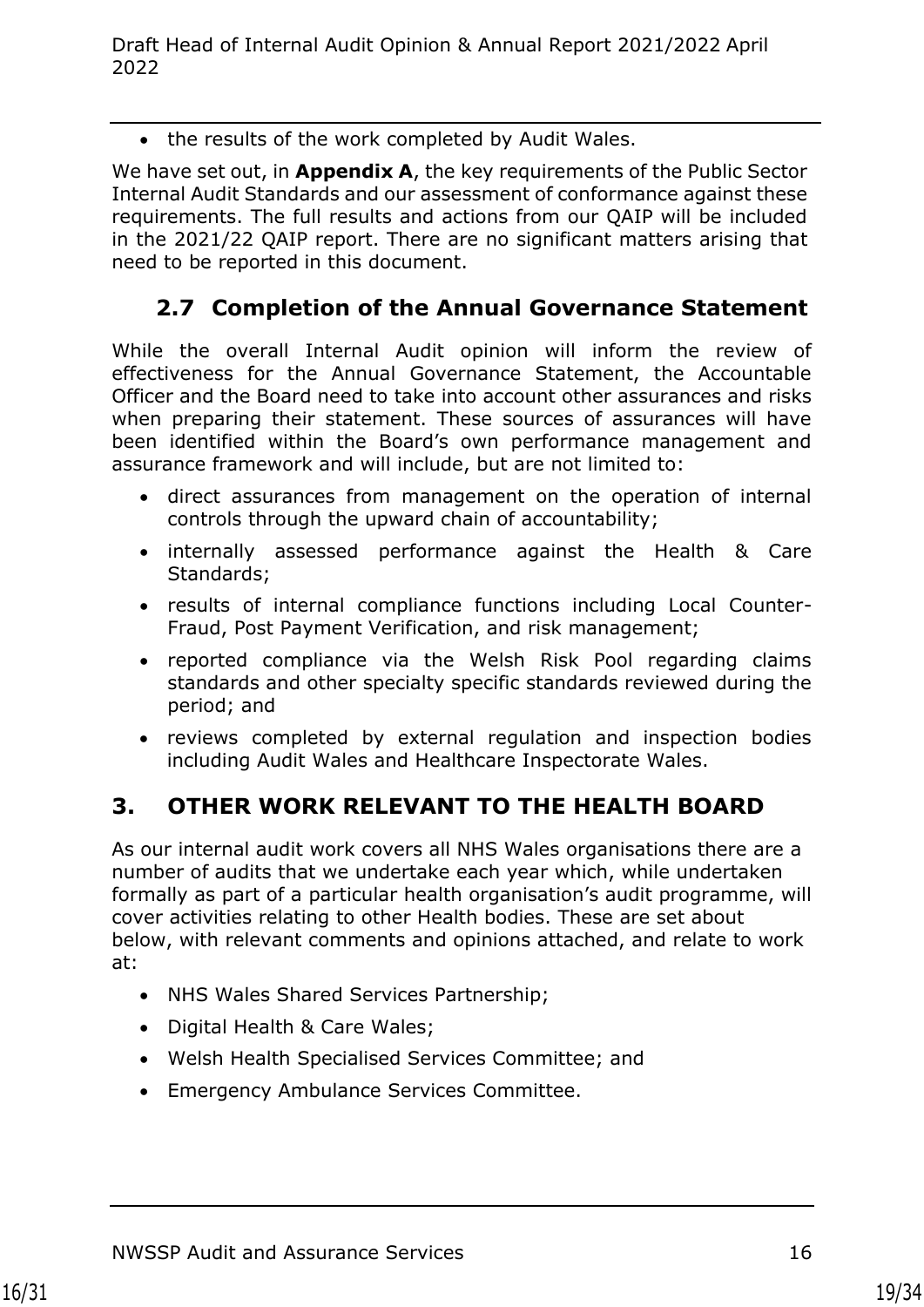#### **NHS Wales Shared Services Partnership (NWSSP)**

As part of the internal audit programme at NHS Wales Shared Services Partnership (NWSSP), a hosted body of Velindre University NHS Trust, a number of audits were undertaken which are relevant to the Health Board. These audits of the financial systems operated by NWSSP, processing transactions on behalf of the Health Board, derived the following opinion ratings:

| Audit                                                                                                                       | <b>Opinion</b>        | Comments |
|-----------------------------------------------------------------------------------------------------------------------------|-----------------------|----------|
| <b>Accounts Payable</b>                                                                                                     | Reasonable            |          |
| Payroll                                                                                                                     | Reasonable<br>(Draft) |          |
| Primary Care Services -<br>Medical (GMS),<br>Pharmaceutical (GPS), Dental<br>(GDS), and Ophthalmic (GOS)<br><b>Services</b> | Substantial           |          |

Please note that other audits of NWSSP activities are undertaken as part of the overall NWSSP internal audit programme. The overall Head of Internal Audit Opinion for NWSSP is Reasonable Assurance.

### **Digital Health & Care Wales (DHCW)**

As part of the internal audit programme at DHCW, a Special Health Authority that started operating from 1 April 2021, a number of audits were undertaken which are relevant to the Health Board. These audits derived the following opinion ratings:

| Audit                                       | Opinion     | Comments |
|---------------------------------------------|-------------|----------|
| Welsh<br>Information<br>Radiology<br>System | Reasonable  |          |
| Data Centre Transition                      | Substantial |          |
| Data Analytics (Information)                | Reasonable  |          |
| System Development                          | Reasonable  |          |
| GP System Procurement Project               | Substantial |          |

Please note that other audits of DHCW activities are undertaken as part of the overall DHCW internal audit programme. The overall Head of Internal Audit Opinion for DHCW is Reasonable Assurance.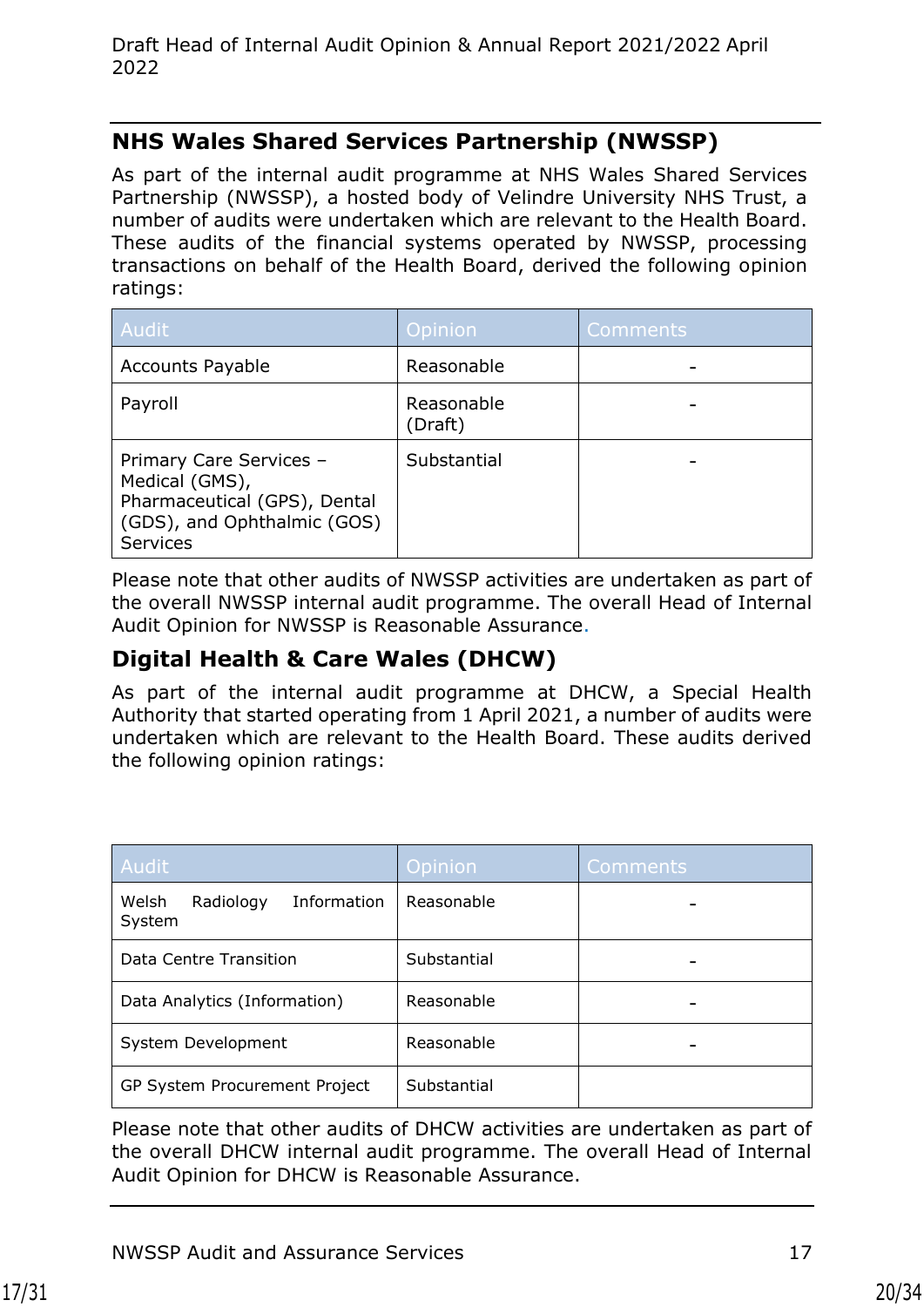#### **Welsh Health Specialised Services Committee (WHSSC) and Emergency Ambulance Services Committee (EASC)**

The work at both the Welsh Health Specialist Services Committee (WHSSC) and the Emergency Ambulance Services Committee (EASC) is undertaken as part of the Cwm Taf Morgannwg internal audit plan. These audits are listed below and derived the following opinion ratings:

| Audit <sup>1</sup>                                                 | Opinion     | <b>Comments</b> |
|--------------------------------------------------------------------|-------------|-----------------|
| WHSSC - Risk management<br>(Draft)                                 | Reasonable  |                 |
| WHSSC - Cancer and blood<br>services                               | Substantial |                 |
| WHSSC - All Wales Positron<br>Emission Tomography (PET)<br>Service | Reasonable  |                 |
| EASC - Governance<br>arrangements                                  | Reasonable  |                 |

Full details of the NWSSP audits are included in the NWSSP Head of Internal Audit Opinion and Annual Report and are summarised in the Velindre NHS Trust Head of Internal Audit Opinion and Annual Report. DHCW audits are summarised in the DHCW Head of Internal Audit Opinion and Annual Report, and the WHSSC and EASC audits are summarised in the Cwm Taf Morgannwg University Health Board Head of Internal Audit Opinion and Annual Report.

# <span id="page-20-1"></span><span id="page-20-0"></span>**4. DELIVERY OF THE INTERNAL AUDIT PLAN**

## **4.1 Performance against the Audit Plan**

The Internal Audit Plan has been delivered substantially in accordance with the schedule agreed with the Audit & Risk Assurance Committee, subject to changes agreed as the year progressed. Regular audit progress reports have been submitted to the Audit & Risk Assurance Committee during the year. Audits that remain to be reported but are reflected within this Annual Report will be reported *alongside audits from the 2022/23 operational audit plan.* 

*The revised audit plan approved by the Committee in April 2021 contained 37 planned reviews. Changes have been made to the plan with eight audits added and ten deferred/cancelled. All these changes have been reported to and approved by the Audit & Risk Assurance Committee. As a result of these agreed changes, we have delivered 35 audits.*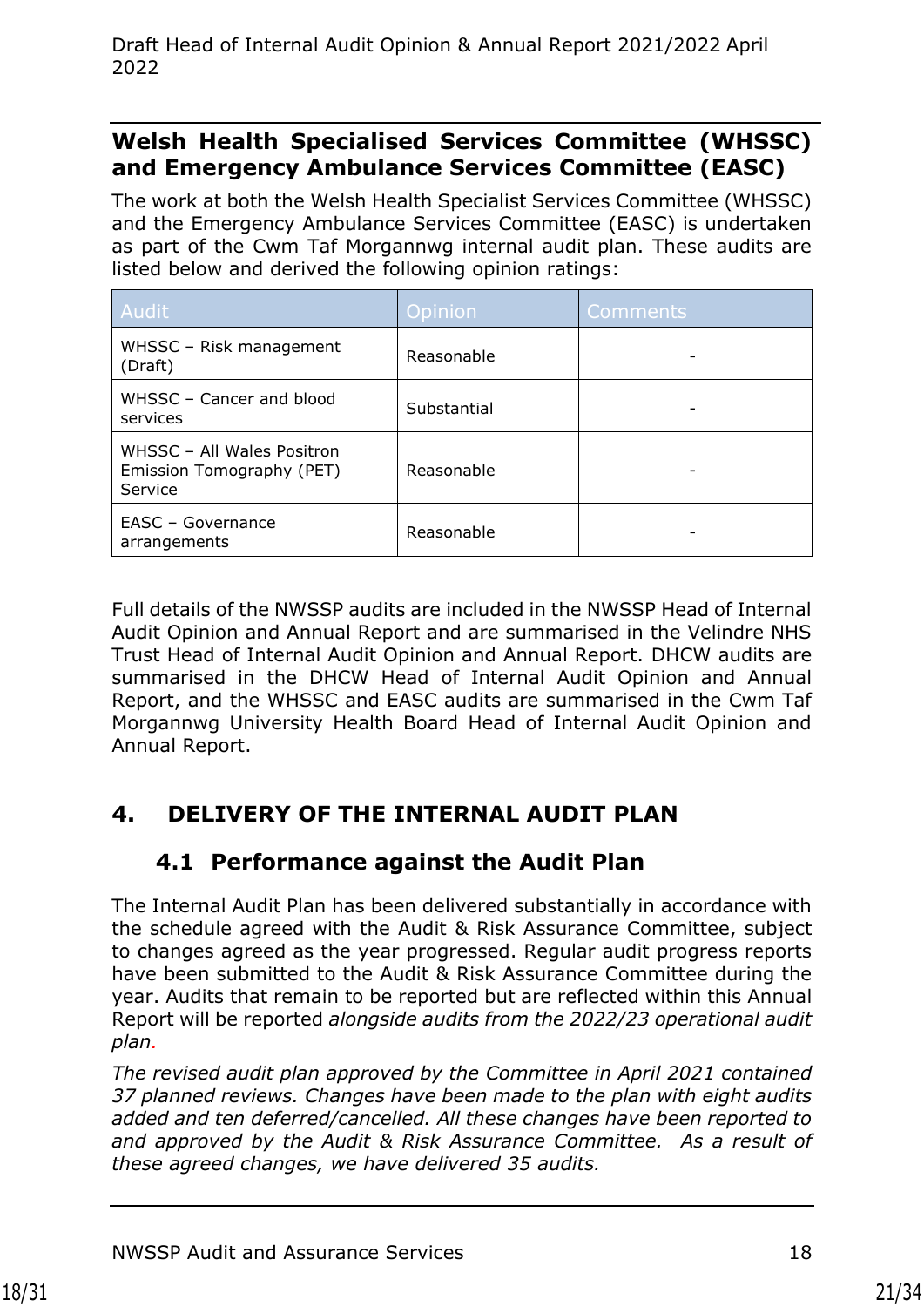The assignment status summary is reported at section 5.

In addition, we may respond to requests for advice and/or assistance across a variety of business areas across the Health Board. This advisory work, undertaken in addition to the assurance plan, is permitted under the standards to assist management in improving governance, risk management and control. This activity is reported during the year within our progress reports to the Audit & Risk Assurance Committee.

#### **4.2 Service Performance Indicators**

<span id="page-21-0"></span>In order to monitor aspects of the service delivered by Internal Audit, a range of service performance indicators have been developed, as are set out for 2021/22 in the table below.

| <b>Indicator</b><br><b>Reported to</b><br><b>NWSSP Audit</b><br><b>Committee</b>                              | <b>Status</b> | <b>Actual</b> | <b>Target</b> | <b>Red</b>           | <b>Amber</b>                                    | Green         |
|---------------------------------------------------------------------------------------------------------------|---------------|---------------|---------------|----------------------|-------------------------------------------------|---------------|
| <b>Operational Audit</b><br>Plan agreed for<br>2020/21                                                        | G             | April         | By 30<br>June | <b>Not</b><br>agreed | Draft plan                                      | Final<br>plan |
| <b>Total</b><br>assignments<br>reported against<br>adjusted plan for<br>2020/21                               | G             | 97%           | 100%          | v > 20%              | $10\% < v < 20$<br>$\frac{0}{0}$                | v < 10%       |
| Report<br>turnaround: time<br>from fieldwork<br>completion to<br>draft reporting<br>[10 working<br>days]      | G             | 94%           | 80%           | v > 20%              | 10% <v<20<br><math>\frac{0}{0}</math></v<20<br> | v < 10%       |
| Report<br>turnaround: time<br>taken for<br>management<br>response to draft<br>report [15<br>working days]     | R.            | 100%          | 80%           | v > 20%              | $10\% < v < 20$<br>$\frac{0}{0}$                | v < 10%       |
| Report<br>turnaround: time<br>from<br>management<br>response to issue<br>of final report [10<br>working days] | G             | 100%          | 80%           | v > 20%              | $10\% < v < 20$<br>$\frac{0}{0}$                | $v < 10\%$    |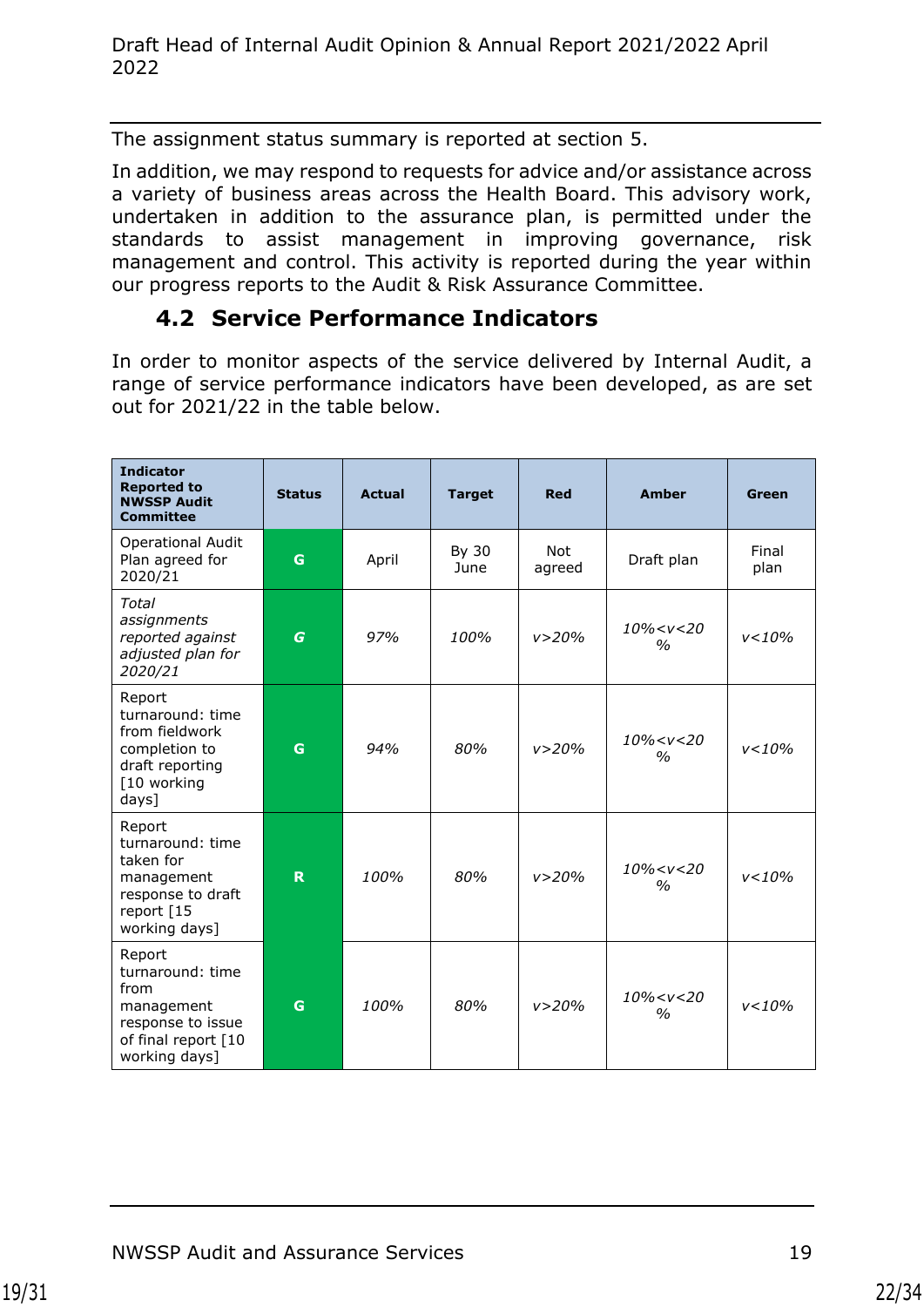### <span id="page-22-0"></span>**5. RISK BASED AUDIT ASSIGNMENTS**

The overall opinion provided in Section 1 and our conclusions on individual assurance domains is limited to the scope and objectives of the reviews we have undertaken, detailed information on which has been provided within the individual audit reports.

## <span id="page-22-1"></span>**5.1 Overall summary of results**

In total 35 audit (one tba) reviews were reported during the year. Figure 2 below presents the assurance ratings and the number of audits derived for each.



**Figure 2 Summary of audit ratings**

Figure 2 above does not include the audit ratings for the reviews undertaken at NWSSP, EASC, WHSSC and DHCW.

The assurance ratings and definitions used for reporting audit assignments are included in **Appendix B**.

In addition to the above, there were several audits which did not proceed following preliminary planning and agreement with management. In some cases, the impact of COVID-19 was the reason for the deferral or cancellation and in other cases, it was recognised that there was action required to address issues and/or risks already known to management and an audit review at that time would not add additional value. These audits are documented in section 5.7.

The following sections provide a summary of the scope and objective for each assignment undertaken within the year along with the assurance rating.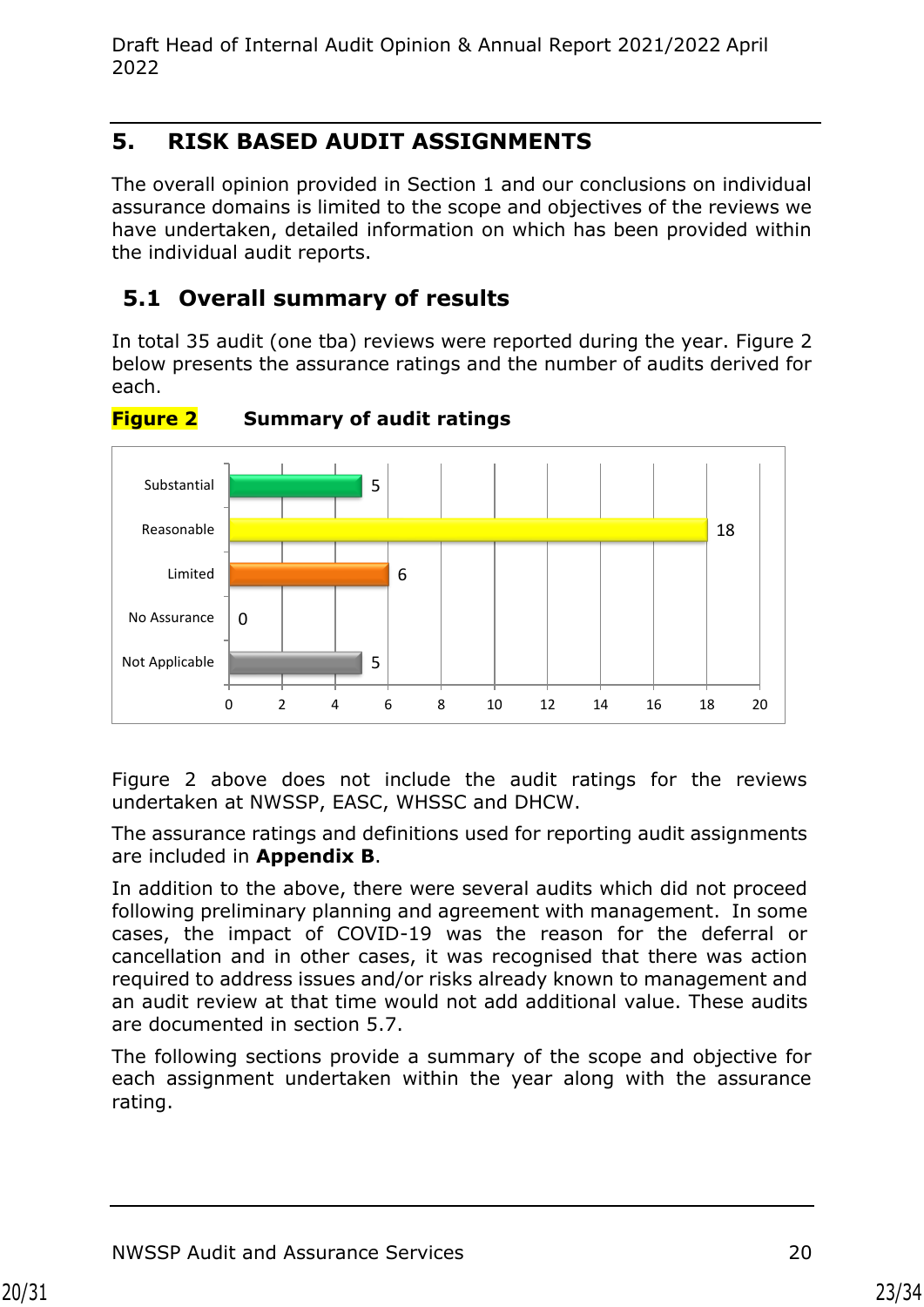### **5.2 Substantial Assurance (Green)**

<span id="page-23-0"></span>

In the following review areas, the Board can take **substantial assurance** that arrangements to secure governance, risk management and internal control are suitably designed and applied effectively. Those few matters that may require attention are compliance or advisory in nature with low impact on residual risk exposure.

| <b>Review Title</b>                         | <b>Objective</b>                                                                                                                                                                                                                                                                                                    |
|---------------------------------------------|---------------------------------------------------------------------------------------------------------------------------------------------------------------------------------------------------------------------------------------------------------------------------------------------------------------------|
| IT Back Ups                                 | The purpose of the review is to provide assurance<br>that a process is in place for ensuring that adequate<br>plans exist, which are followed for the routine<br>backup of systems or critical data and for the<br>recovery of these items after an interruption of<br>processing.                                  |
| <b>Workforce Planning</b>                   | The purpose of the review was to evaluate and<br>determine the adequacy of the systems and controls<br>in place within the Health Board for the development<br>and management of the Workforce Plan                                                                                                                 |
| Performance<br>Management<br>&<br>Reporting | The purpose of this audit review is to provide<br>assurance to the Health Board of the the quality of<br>information and effectiveness of the arrangements<br>in place for the monitoring and reporting of<br>performance.                                                                                          |
| <b>NIS Directives</b>                       | place<br>the<br>Review<br>arrangements in<br>for<br>implementation of the NIS Directive in the Health<br>Board, including the Cyber Assessment Framework<br>(CAF), improvement plan<br>and<br>overarching<br>governance.                                                                                            |
| Organisational Values & Staff<br>Wellbeing  | The purpose of the review was to establish whether<br>appropriate arrangements are in place for the<br>continued<br>monitoring<br>and<br>review<br>and<br>implementation of the Organisational Values and<br>Behaviours Framework and to evaluate adequacy of<br>assessment and response to Staff Wellbeing levels. |

### <span id="page-23-1"></span>**5.3 Reasonable Assurance (Yellow)**



In the following review areas the Board can take **reasonable assurance**  that arrangements to secure governance, risk management and internal control are suitably designed and applied effectively. Some matters require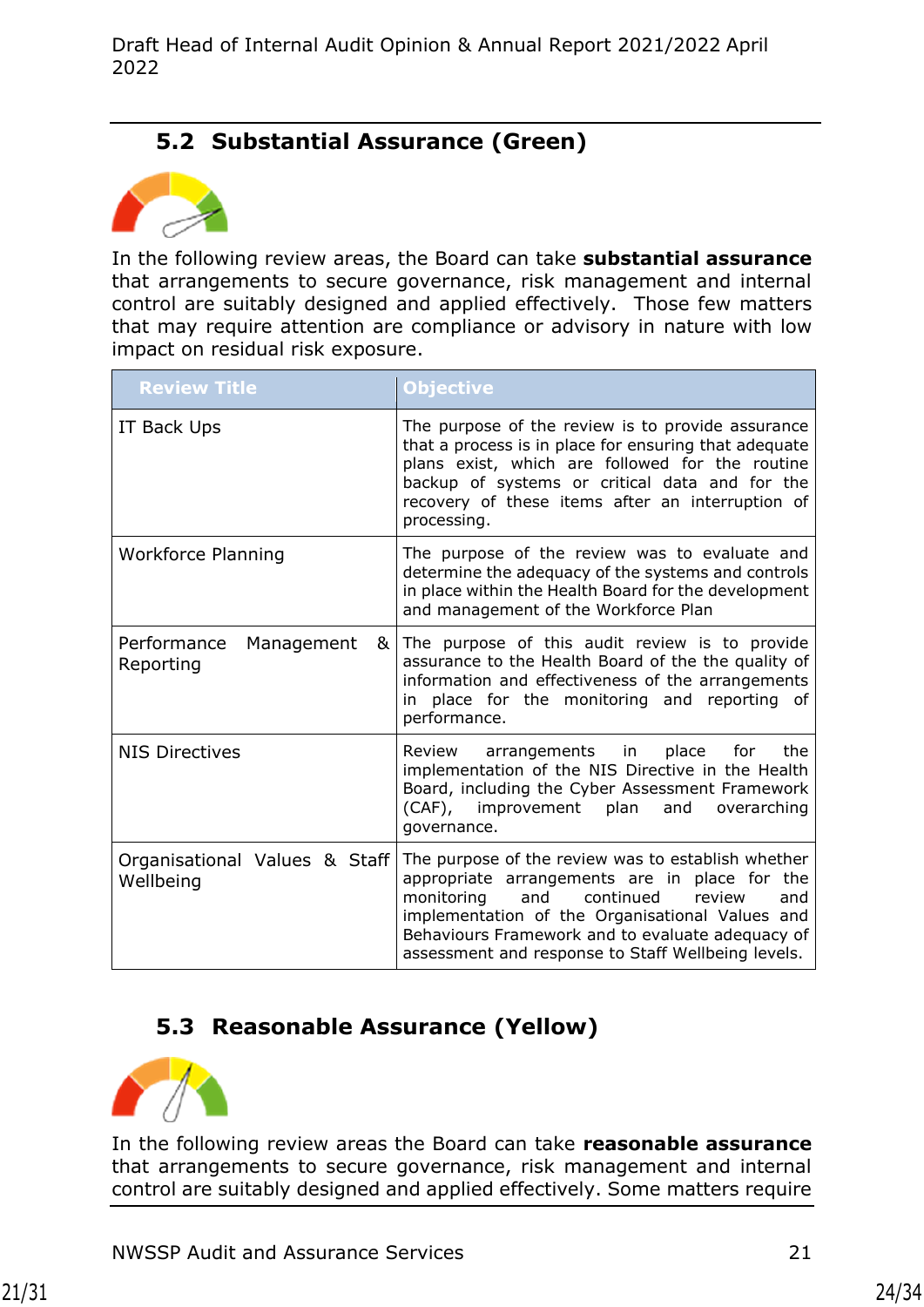management attention in either control design or operational compliance and these will have low to moderate impact on residual risk exposure until resolved.

| <b>Review Title</b>                                                                   | Objective                                                                                                                                                                                                                                      |
|---------------------------------------------------------------------------------------|------------------------------------------------------------------------------------------------------------------------------------------------------------------------------------------------------------------------------------------------|
| <b>HTA Compliance</b>                                                                 | The purpose of the review is to establish whether<br>clear and appropriate arrangements are in place to<br>manage and monitor compliance with the Human<br>Tissue Act.                                                                         |
| <b>Single Tender Actions</b>                                                          | The purpose of the review is to establish whether<br>appropriate arrangements are in place for the use of<br>single tender actions.                                                                                                            |
| Women & Child Health Directorate<br>Governance                                        | The purpose of the review is to establish whether the<br>Directorate governance<br>structures<br>follow<br>the<br>principles set out in the Health Board's system of<br>assurance and support the management of key<br>risks.                  |
| <b>Medical Staff Recruitment</b>                                                      | The overall objective of this review is to establish<br>and evaluate the Health Board processes around<br>medical staff recruitment, particularly the efficiency<br>of recruiting new staff and the effectiveness of<br>onboarding procedures. |
| Waiting List Risk Management                                                          | The purpose of this audit review is to provide<br>assurance to the Health Board of the processes<br>surrounding the management, co-ordination and<br>prioritisation of waiting lists in line with the national<br>standard.                    |
| Mental<br>Health<br>Learning<br>&<br>Directorate<br><b>Disabilities</b><br>Governance | The purpose of the review is to establish whether the<br>Directorate<br>governance<br>structures<br>follow<br>the<br>principles set out in the Health Board's system of<br>assurance and support the management of key<br>risks.               |
| Prince Phillip Hospital Directorate<br>Governance                                     | The purpose of the review is to establish whether the<br>Directorate<br>structures<br>follow<br>the<br>governance<br>principles set out in the Health Board's system of<br>assurance and support the management of key<br>risks.               |
| Planning Objectives and Recovery<br>Plan                                              | The overall objective of the review is to evaluate and<br>determine the adequacy of the systems and controls<br>in place within the Health Board for the development<br>and management of the Annual Recovery Plan and<br>Planning Objectives  |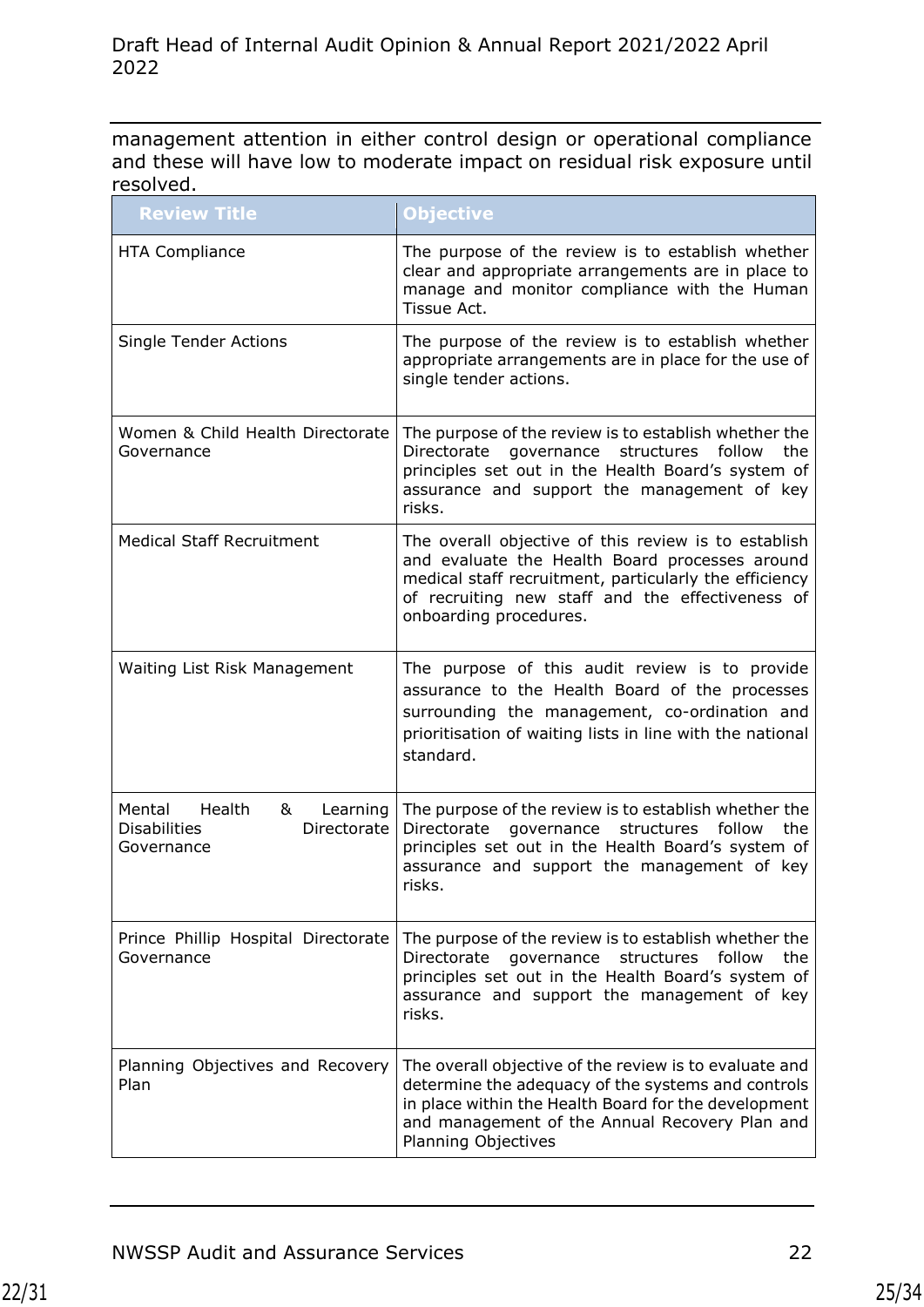| <b>Review Title</b>                           | Objective                                                                                                                                                                                                                 |
|-----------------------------------------------|---------------------------------------------------------------------------------------------------------------------------------------------------------------------------------------------------------------------------|
| Therapies Directorate Governance              | The purpose of the review is to establish whether the<br>Directorate governance structures follow<br>the<br>principles set out in the Health Board's system of<br>assurance and support the management of key<br>risks.   |
| Financial Management & Reporting              | The purpose of this audit review is to provide<br>assurance to the Health Board of the effective<br>surrounding the management, co-<br>processes<br>ordination, monitoring and reporting of budgets                       |
| IM&T MH PAS Follow up                         | To<br>in<br>implementing<br>the<br>progress<br>assess<br>recommendations arising from the 2021/22 internal<br>audit review which concluded Limited assurance.                                                             |
| Use of Consultancy Follow up                  | implementing<br>the<br>To<br>progress in<br>assess<br>recommendations arising from the 2021/22 internal<br>audit review which concluded Limited assurance,<br>for use of consultancy.                                     |
| Waste Management                              | The audit was undertaken to assess the UHB's<br>compliance with relevant waste management<br>legislation and guidance, and progress towards<br>agreed national and local waste reduction targets.                         |
| <b>Primary Care Clusters</b>                  | The overall objective of this audit is to review<br>primary care cluster plans and arrangements in<br>place to monitor their delivery.                                                                                    |
| Women<br>Children<br>Capital<br>and<br>Scheme | The audit was undertaken to review the delivery and<br>management arrangements in place during 21/22 to<br>progress the Women & Children redevelopment<br>project at Glangwili Hospital.                                  |
| Infection Prevention & Control -<br>draft     | Our review will focus on the arrangements in place<br>to manage the risks relating to IPC, including<br>compliance<br>distancing<br>PPE<br>with<br>social<br>and<br>requirements.                                         |
| Nurse Staffing Act                            | The objective of the review is to evaluate and<br>determine the adequacy of the systems and controls<br>in place within the Health Board for ensuring<br>compliance with the Nurse Staffing Level (Wales) Act<br>(NSLWA). |
| Partnership governance Follow up              | Follow up of Previous Limited Assurance report.                                                                                                                                                                           |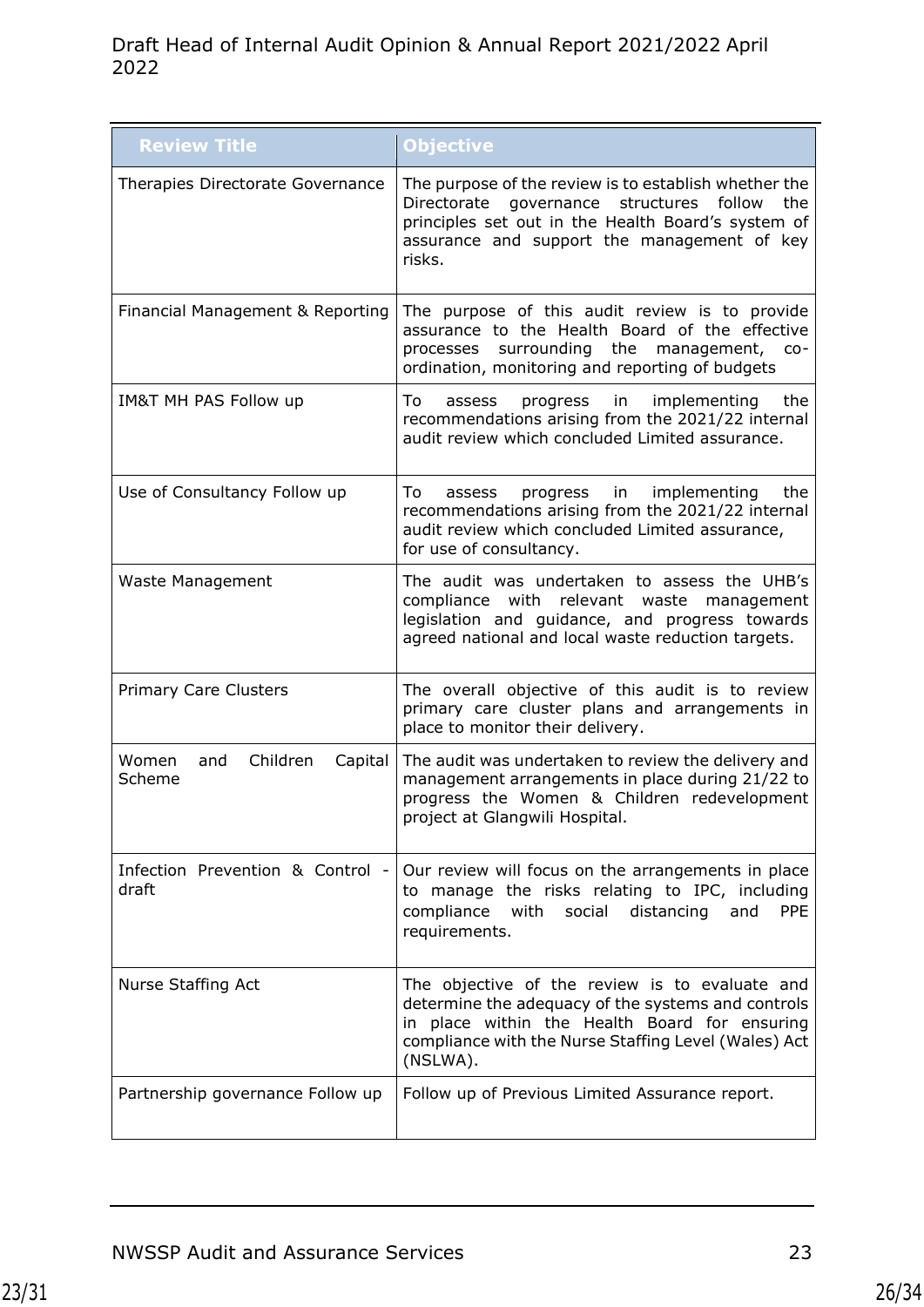### **5.4 Limited Assurance (Amber)**

<span id="page-26-0"></span>

In the following review areas the Board can take only **limited assurance**  that arrangements to secure governance, risk management and internal control, within those areas under review, are suitably designed and applied effectively. More significant matters require management attention with moderate impact on residual risk exposure until resolved.

<span id="page-26-1"></span>

| <b>Review Title</b>                                                   | Objective                                                                                                                                                                                                                                                                 |
|-----------------------------------------------------------------------|---------------------------------------------------------------------------------------------------------------------------------------------------------------------------------------------------------------------------------------------------------------------------|
| Welsh Language Standards                                              | The purpose of the review was to establish whether<br>clear and appropriate arrangements are in place to<br>ensure the Health Board was compliant with the<br>Welsh Language Standards.                                                                                   |
| Use of Consultancy                                                    | The purpose of the review is to establish whether<br>appropriate arrangements are in place for the<br>and monitoring<br>of consultancy<br>appointment<br>services.                                                                                                        |
| IM&T<br>Mental<br>Health<br>Patient<br>Administration System (MH PAS) | place<br>the<br>Review<br>arrangements in<br>for<br>implementation of WPAS into MH&LD.                                                                                                                                                                                    |
| Tritech Governance                                                    | The overall objective of the review was to evaluate<br>and determine the adequacy of the systems and<br>controls in place within the Health Board for<br>governance arrangements for the TriTech Institute                                                                |
| Non Clinical Temporary Staffing                                       | The purpose of the review is to establish whether<br>appropriate arrangements are in place for the<br>appointment and monitoring of temporary staffing<br>solutions.                                                                                                      |
| Prevention of Self Harm - Draft                                       | purpose of the audit is to review the<br>The<br>arrangements in place for the prevention of self-<br>following several improvement<br>harm<br>actions<br>identified by Health Inspectorate Wales (HIW) to<br>mitigate points of ligature risk within the Health<br>Board. |

### **5.5 No Assurance (Red)**



No reviews were assigned a 'no assurance' opinion.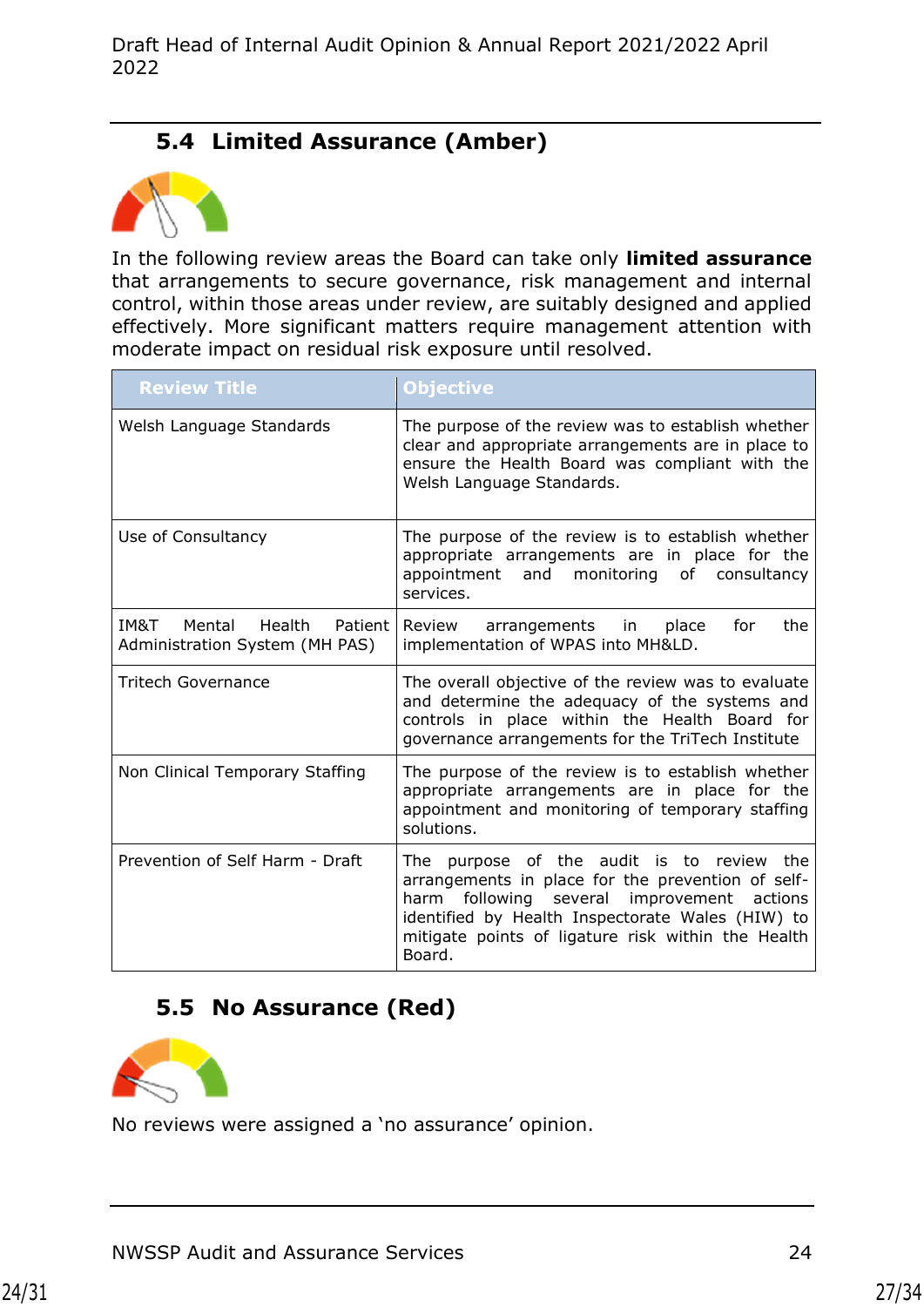## <span id="page-27-0"></span>**5.6 Assurance Not Applicable (Grey)**



The following reviews were undertaken as part of the audit plan and reported without the standard assurance rating indicator, owing to the nature of the audit approach. The level of assurance given for these reviews are deemed not applicable – these are reviews and other assistance to management, provided as part of the audit plan, to which the assurance definitions are not appropriate, but which are relevant to the evidence base upon which the overall opinion is formed.

| <b>Review Title</b>                          | <b>Objective</b>                                                                                                                                                                                                                                                                                                                      |
|----------------------------------------------|---------------------------------------------------------------------------------------------------------------------------------------------------------------------------------------------------------------------------------------------------------------------------------------------------------------------------------------|
| Field Hospital Decommissioning               | The overall objective of the review is to assess the<br>arrangements in<br>place<br>the<br>to<br>manage<br>decommissioning of field hospitals.                                                                                                                                                                                        |
| Discharges                                   | The overall objective of the review is to assess the<br>'business-as-usual' discharge processes in place<br>across the three counties within Hywel<br>Dda<br>University Health Board, and to ensure that robust<br>measures and controls have been established to<br>mitigate issues and risks arising from the COVID-19<br>pandemic. |
| Records Management                           | The overall objective of this review is to provide a<br>position statement highlighting ongoing work by the<br>organisation to improve Records Management<br>arrangements.                                                                                                                                                            |
| Bank Staff Overpayment                       | To review the root cause of the error and actions<br>taken to prevent reoccurrence.                                                                                                                                                                                                                                                   |
| Blackline Financial Reconciliation<br>System | Non Opinion review of implemented reconciliation<br>system.                                                                                                                                                                                                                                                                           |

## **5.7 Deferred Audits**

Additionally, the following audits were deferred for the reasons outlined below. We have considered these reviews and the reason for their deferment when compiling the Head of Internal Audit Opinion. As there were audits deferred during the year, eight audits were added to the plan as a result of discussion with Management. These adjustment to the plan were subject to approval at the Audit & Risk Assurance Committee during the year.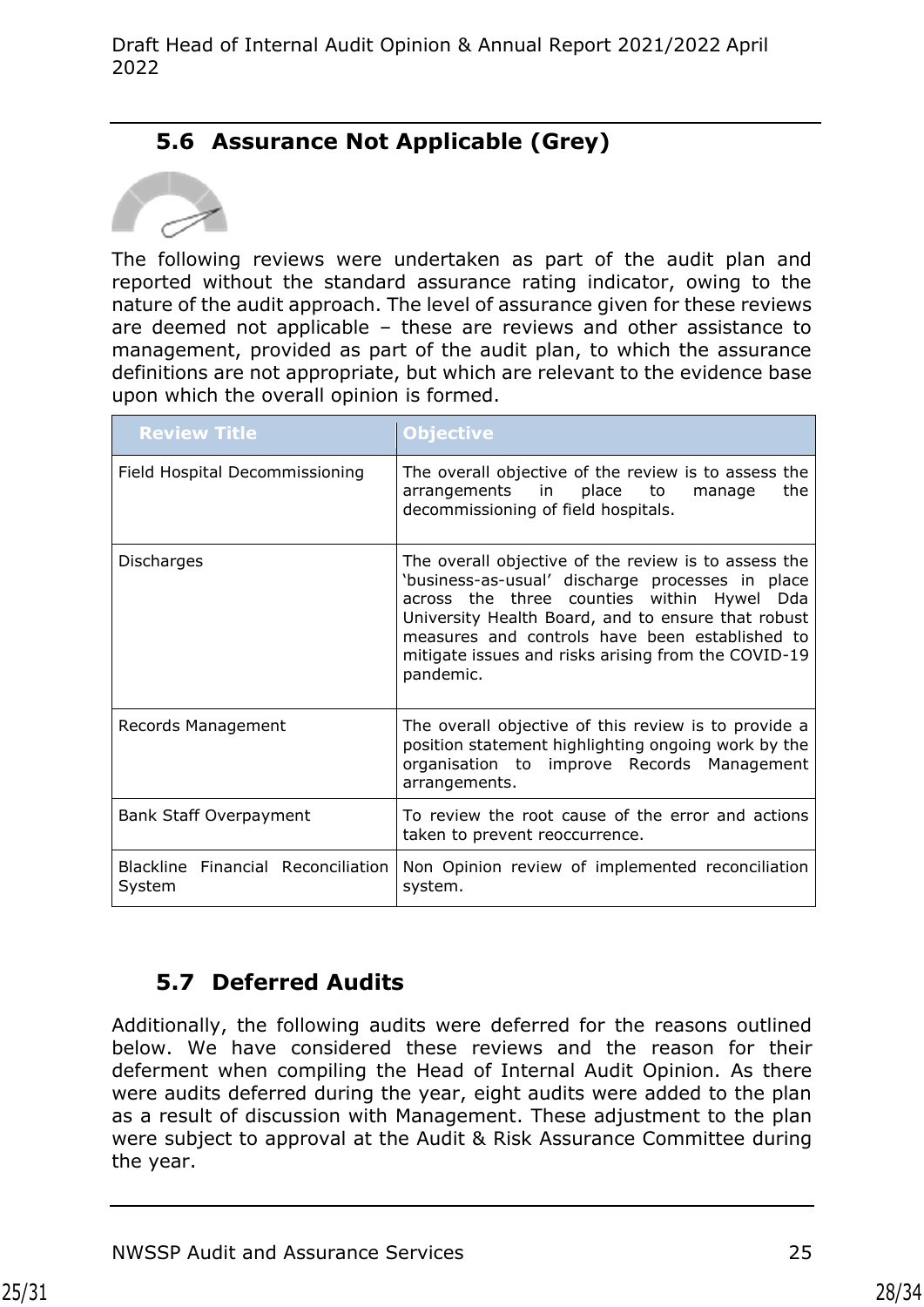| <b>Review Title</b>                           | Objective                                                                                                         |  |
|-----------------------------------------------|-------------------------------------------------------------------------------------------------------------------|--|
| Quality & Safety<br>Governance<br>Framework   | Deferred due to operational service pressures as a<br>result of the pandemic.                                     |  |
| Restart of Elective Work /Planned<br>Recovery | Deferred due to operational service pressures as a<br>result of the pandemic.                                     |  |
| Clinical Audit                                | Deferred due to operational service pressures as a<br>result of the pandemic.                                     |  |
| <b>Public Health</b>                          | Deferred due to operational service pressures as a<br>result of the pandemic.                                     |  |
| Continuing Health Care                        | Deferred due to operational service pressures as a<br>result of the pandemic                                      |  |
| IT Infrastructure                             | Operational service pressures as a result of the<br>pandemic impacted on timescales for infrastructure<br>update. |  |
| Commissioning                                 | Deferred due to operational service pressures as a<br>result of the pandemic.                                     |  |
| Consultants Job Planning                      | Deferred due to operational service pressures as a<br>result of the pandemic.                                     |  |
| Decarbonisation                               | based on changes to national<br>Deferred<br>deadlines and requirements.                                           |  |
| Falls                                         | Deferred due to operational service pressures as a<br>result of the pandemic.                                     |  |

#### <span id="page-28-0"></span>**6. ACKNOWLEDGEMENT**

In closing I would like to acknowledge the time and co-operation given by Directors and staff of the Health Board to support delivery of the Internal Audit assignments undertaken within the 2021/22 plan.

James Johns

Pennaeth yr Archwiliad Mewnol/Head of Internal Audit

Gwasanaethau Archwilio a Sicrwydd/Audit and Assurance Services Partneriaeth Cydwasanaethau GIG Cymru/NHS Wales Shared Services Partnership

April 2022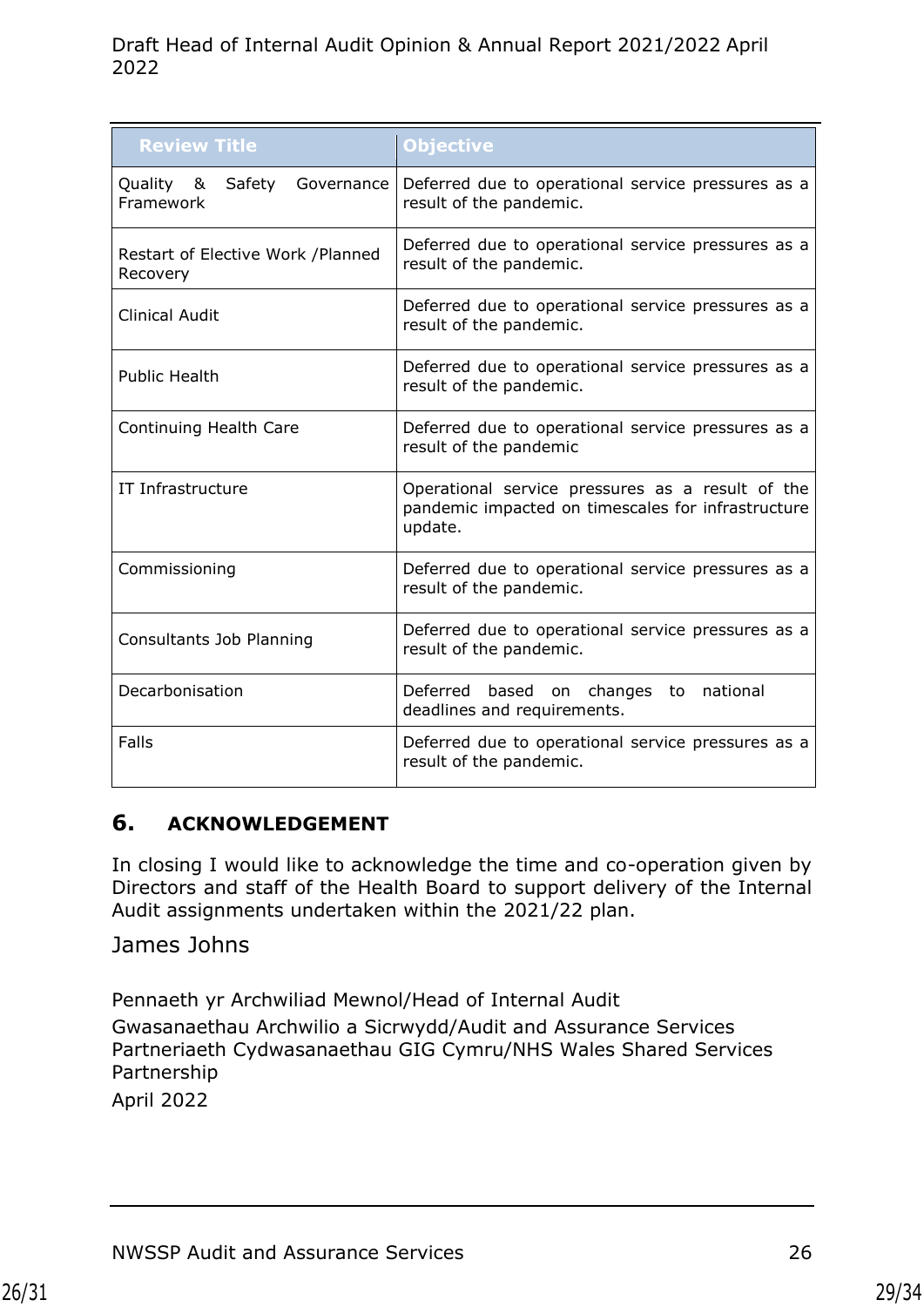| Appendix A                                                    |                                                                                                                                                                                                                                                                                                                                                |
|---------------------------------------------------------------|------------------------------------------------------------------------------------------------------------------------------------------------------------------------------------------------------------------------------------------------------------------------------------------------------------------------------------------------|
| <b>ATTRIBUTE STANDARDS</b>                                    |                                                                                                                                                                                                                                                                                                                                                |
| 1000 Purpose, authority<br>and responsibility                 | Internal Audit arrangements<br>are<br>derived ultimately from the<br><b>NHS</b><br>organisation's Standing orders<br>and<br>Financial<br>Instructions.<br><b>These</b><br>arrangements are embodied in<br>the<br>Internal Audit Charter adopted by the<br>Audit & Risk Assurance Committee on<br>an annual basis.                              |
| 1100 Independence and<br>objectivity                          | Appropriate structures and reporting<br>arrangements are in place. Internal<br>Audit does not have any management<br>responsibilities. Internal audit staff are<br>required to declare any conflicts of<br>interests. The Head of Internal Audit<br>has direct access to the Chief Executive<br>and Audit & Risk Assurance Committee<br>chair. |
| <b>1200 Proficiency and due</b><br>professional care          | Staff are aware of the Public Sector<br>Internal Audit Standards and code of<br>ethics. Appropriate staff are allocated to<br>assignments based on knowledge and<br>experience. Training and Development<br>exist for all staff. The Head of Internal<br>Audit is professionally qualified.                                                    |
| <b>1300 Quality assurance</b><br>and improvement<br>programme | Head of Internal Audit undertakes<br>quality reviews of assignments and<br>reports as set out in internal<br>procedures. Internal quality monitoring<br>against standards is performed by the<br>Head of Internal Audit and Director of<br>Audit & Assurance. Audit Wales<br>complete an annual assessment. An<br>EQA was undertaken in 2018.  |
| <b>PERFORMANCE STANDARDS</b>                                  |                                                                                                                                                                                                                                                                                                                                                |
| 2000 Managing the<br>internal audit activity                  | The Internal Audit activity is managed<br>through the NHS Wales Shared Services<br>Partnership. The audit service delivery<br>forms part of the NWSSP<br>plan<br>integrated medium term plan. A risk<br>based strategic and annual operational<br>plan is developed for the organisation.                                                      |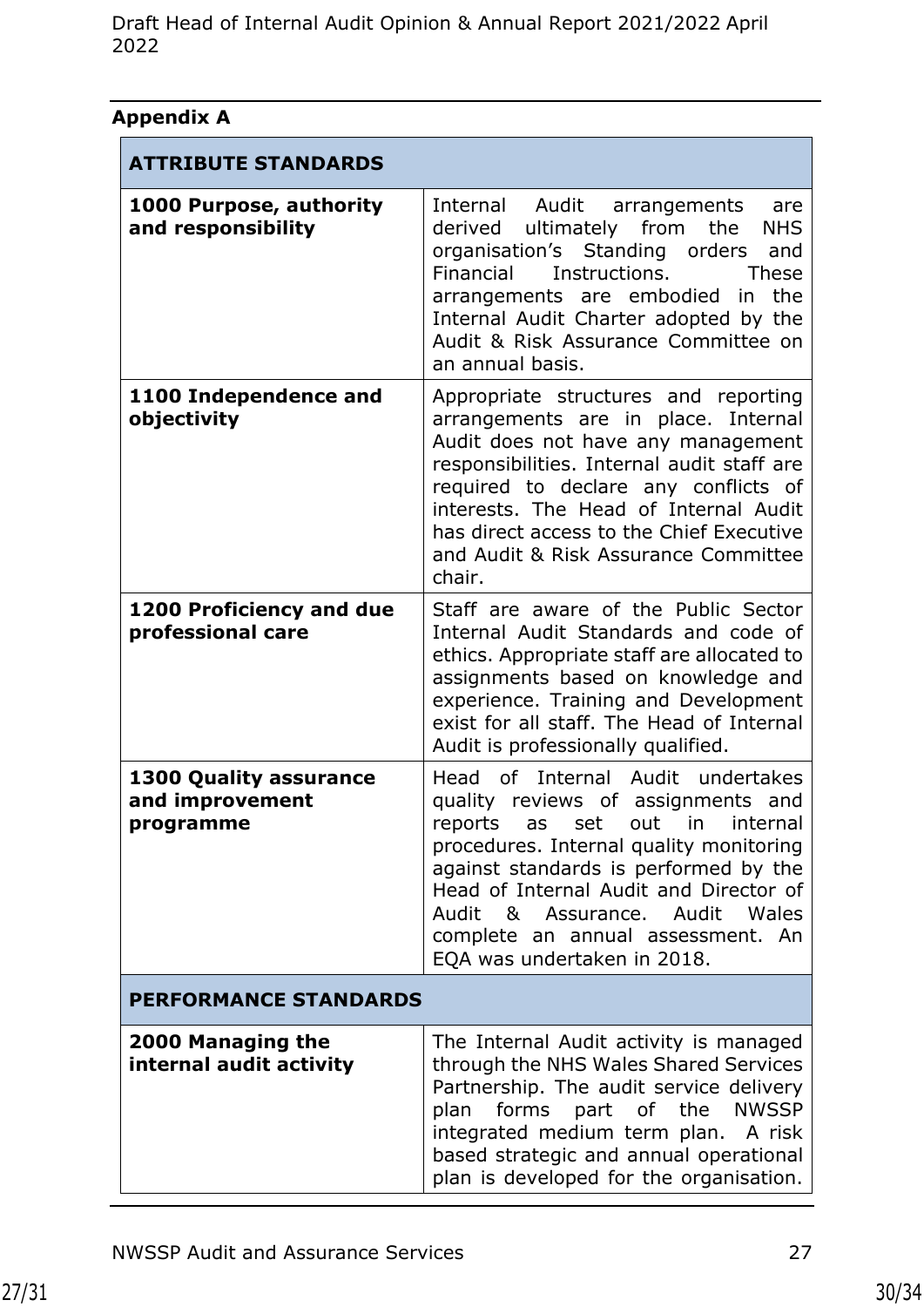|                                      | The operational plan gives detail of<br>specific assignments and sets<br>out<br>overall resource requirement. The audit<br>strategy and annual plan is approved by<br>Audit & Risk Assurance Committee.<br>Policies and procedures which guide the<br>Internal Audit activity are set out in an<br>Audit Quality Manual.<br><b>There</b><br>is<br>structured liaison with Audit Wales, HIW<br>and LCFS.                                                                                                                                                   |
|--------------------------------------|-----------------------------------------------------------------------------------------------------------------------------------------------------------------------------------------------------------------------------------------------------------------------------------------------------------------------------------------------------------------------------------------------------------------------------------------------------------------------------------------------------------------------------------------------------------|
| 2100 Nature of work                  | The risk based plan is developed and<br>assignments performed in a way that<br>allows for evaluation and improvement<br>of governance, risk management and<br>control processes, using a systematic<br>and disciplined approach.                                                                                                                                                                                                                                                                                                                          |
| 2200 Engagement<br>planning          | The Audit Quality Manual guides the<br>planning of audit assignments which<br>include the agreement of an audit brief<br>management covering<br>with<br>scope,<br>objectives, timing and resource<br>allocation.                                                                                                                                                                                                                                                                                                                                          |
| 2300 Performing the<br>engagement    | The Audit Quality Manual guides the<br>performance of each audit assignment<br>and report is quality reviewed before<br>issue.                                                                                                                                                                                                                                                                                                                                                                                                                            |
| <b>2400 Communicating</b><br>results | Assignment reports are issued at draft<br>and final stages. The report includes the<br>assignment<br>scope, objectives,<br>conclusions and improvement actions<br>agreed with management. An audit<br>progress report is presented at each<br>meeting of the Audit & Risk Assurance<br>Committee.<br>An annual report and opinion<br>is<br>produced for the Audit & Risk Assurance<br>Committee giving assurance on the<br>adequacy and effectiveness<br>of<br>the<br>organisation's<br>framework<br>of<br>governance, risk management<br>and<br>control. |
| <b>2500 Monitoring progress</b>      | internal follow-up process<br>An<br>is<br>maintained by management to monitor<br>progress with implementation of agreed<br>management actions. This is reported                                                                                                                                                                                                                                                                                                                                                                                           |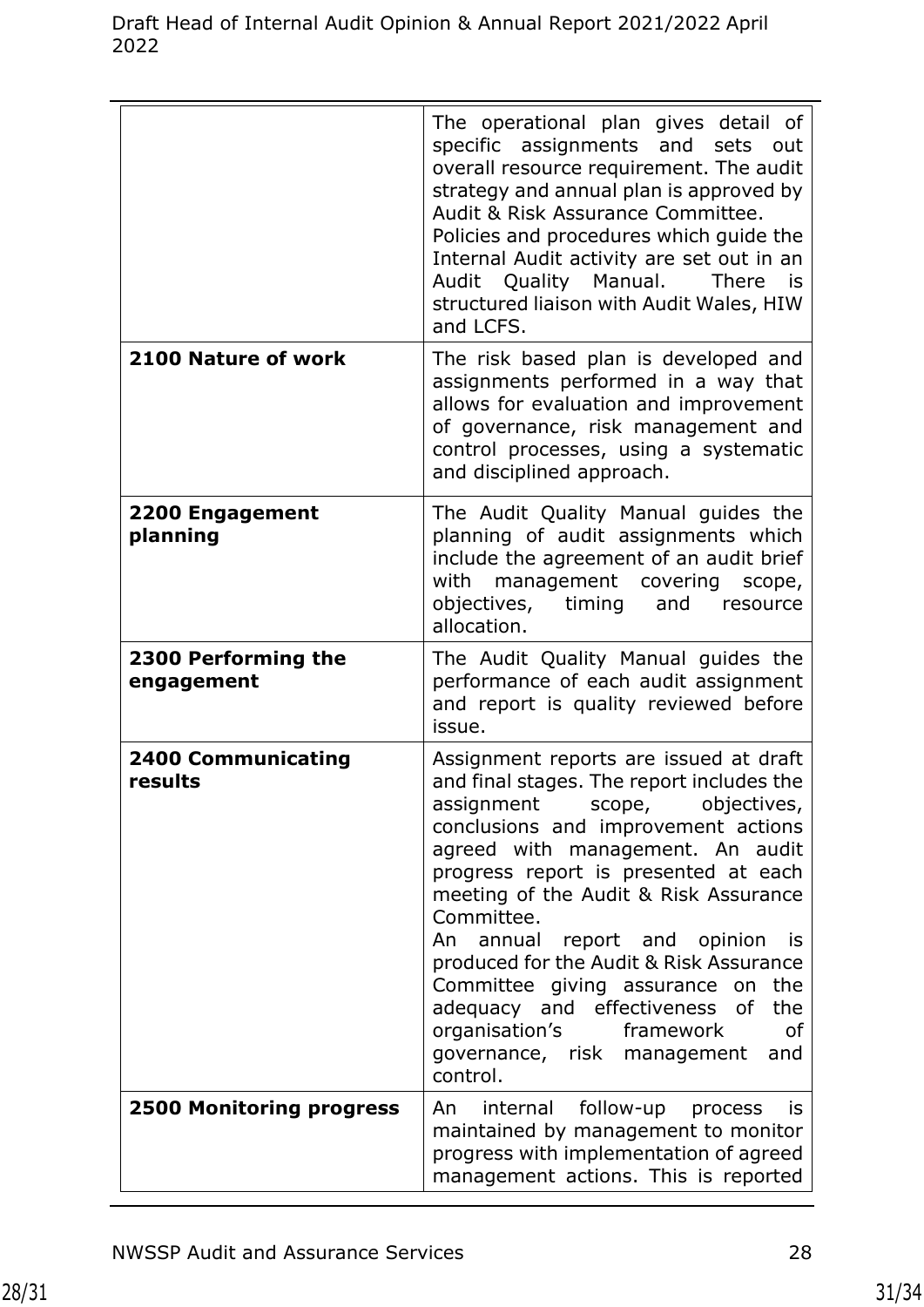|                                               | the Audit & Risk Assurance<br>to.<br>Committee. In addition, audit reports<br>are followed-up by Internal Audit on a<br>selective basis as part of the operational<br>plan.            |
|-----------------------------------------------|----------------------------------------------------------------------------------------------------------------------------------------------------------------------------------------|
| 2600 Communicating the<br>acceptance of risks | If Internal Audit considers that a level<br>of inappropriate risk is being accepted<br>by management, it would be discussed<br>and will be escalated to Board level for<br>resolution. |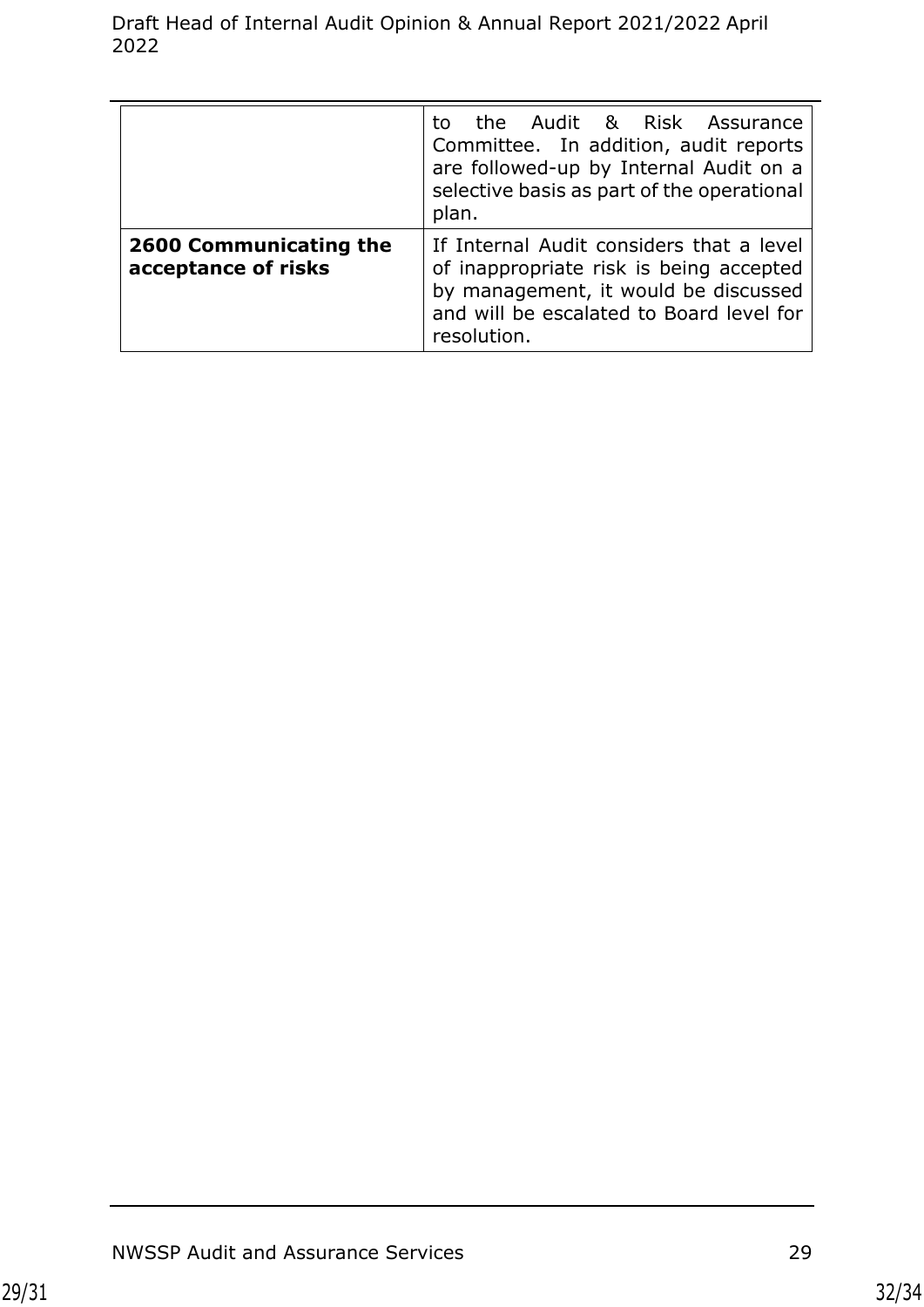## **Appendix B - Audit Assurance Ratings**

We define the following levels of assurance that governance, risk management and internal control within the area under review are suitable designed and applied effectively:

| <b>Substantial</b><br>assurance       | Few matters require attention and are compliance or<br>advisory in nature.<br>Low impact on residual risk exposure.                                                                                                                                                 |
|---------------------------------------|---------------------------------------------------------------------------------------------------------------------------------------------------------------------------------------------------------------------------------------------------------------------|
| <b>Reasonable</b><br>assurance        | Some matters require management attention in control<br>design or compliance.<br>Low to moderate impact on residual risk exposure until<br>resolved.                                                                                                                |
| <b>Limited</b><br>assurance           | More significant matters require management attention.<br>Moderate impact on residual risk exposure until<br>resolved.                                                                                                                                              |
| <b>No</b><br>assurance                | Action is required to address the whole control framework<br>in this area.<br>High impact on residual risk exposure until resolved.                                                                                                                                 |
| <b>Assurance</b><br>not<br>applicable | Given to reviews and support provided to management<br>which form part of the internal audit plan, to which the<br>assurance definitions are not appropriate.<br>These reviews are still relevant to the evidence base upon<br>which the overall opinion is formed. |